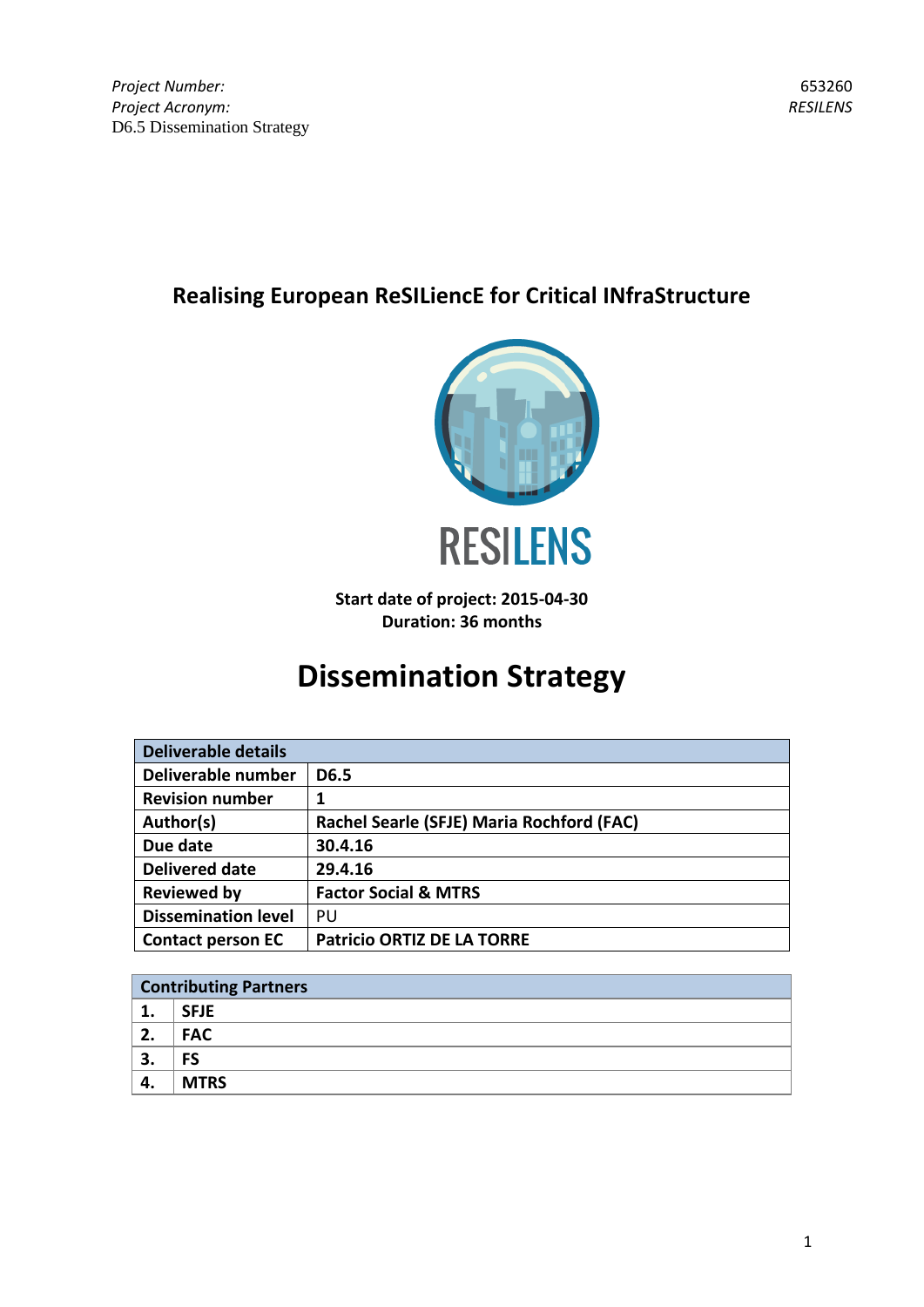*Project Number: Project Acronym:*  D6.5 Dissemination Strategy

## **EXECUTIVE SUMMARY**

## **Objectives**

This Dissemination Strategy provides guidance for all project partners on the communication and dissemination approach to be used during the RESILENS project

## **Description of the work**

This strategy was developed using Skills for Justice Enterprise's established process to create communication and marketing plans. This involved analysing the potential diverse target audiences and their communication needs in order to develop a targeted dissemination strategy to optimise timely communication for project dissemination.

## **Results and conclusions**

This dissemination strategy will inform project communication across all work packages, not just in Work Package 6: Communication, Education, Training & Dissemination. It will allow the project partners to optimise their communication channels regarding RESILENS, support awareness raising and also provide evidence of dissemination to inform project reporting.

#### **PUBLISHABLE SUMMARY**

Not applicable as Dissemination Strategy is available for full distribution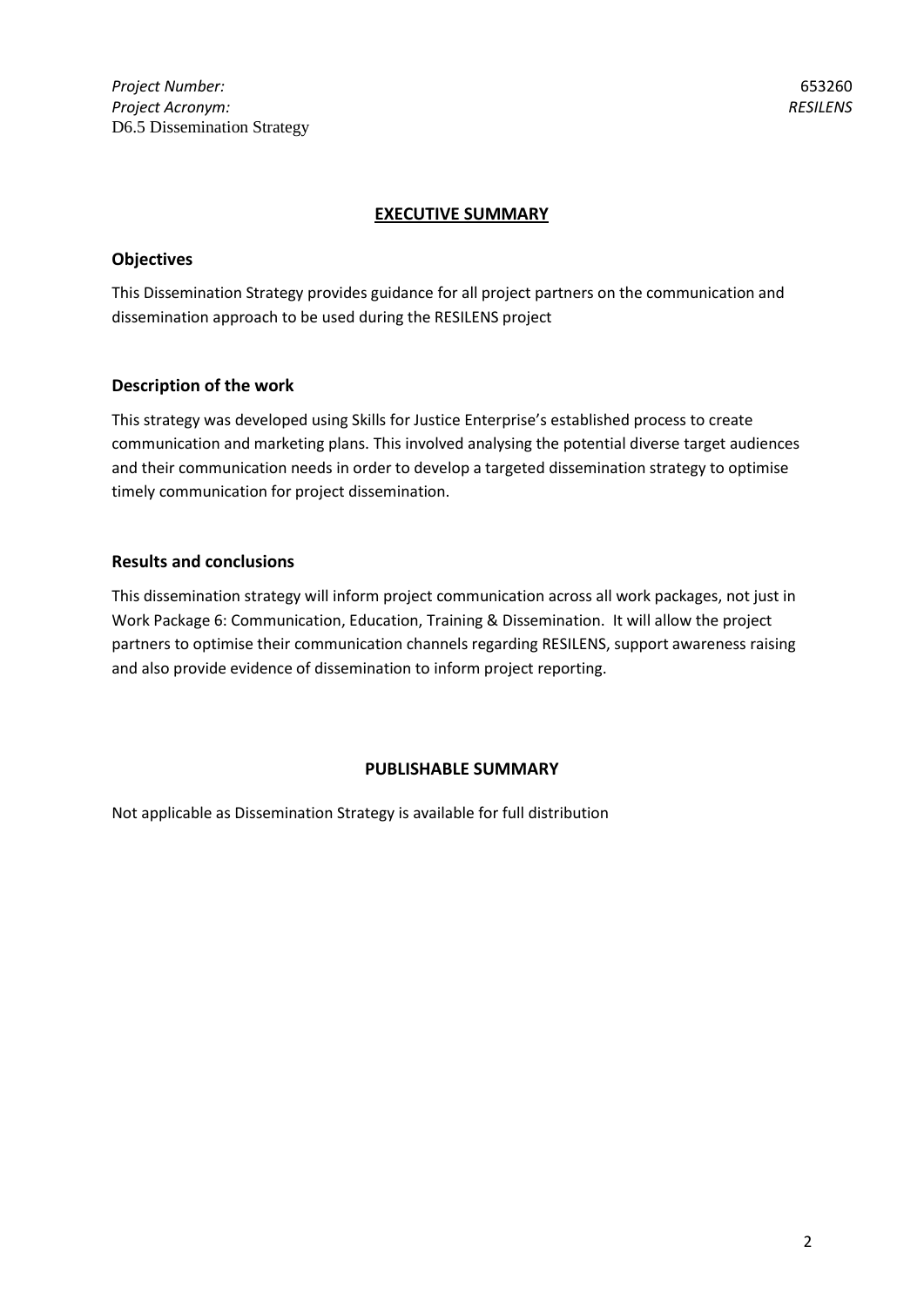| 1.0  | Introduction & Project Background                 | 4  |
|------|---------------------------------------------------|----|
| 2.0  | Who's involved                                    | 5  |
| 3.0  | <b>Communication Objectives</b>                   | 10 |
| 4.0  | Audience                                          | 12 |
| 5.0  | <b>Stakeholder Analysis</b>                       | 16 |
| 6.0  | Key Messages                                      | 18 |
| 7.0  | Potential Risks, Barriers & Level of Controversy  | 23 |
| 8.0  | <b>Branding</b>                                   | 24 |
| 9.0  | Media                                             | 25 |
| 10.0 | <b>Trade Publications</b>                         | 26 |
| 11.0 | <b>Communication Channels &amp; Opportunities</b> | 27 |
| 12.0 | Sign Off Process                                  | 28 |
| 13.0 | <b>Evaluation of Dissemination</b>                | 29 |
| 14.0 | <b>Action Plan &amp; Timing</b>                   | 32 |
| 15.0 | Conclusion                                        | 34 |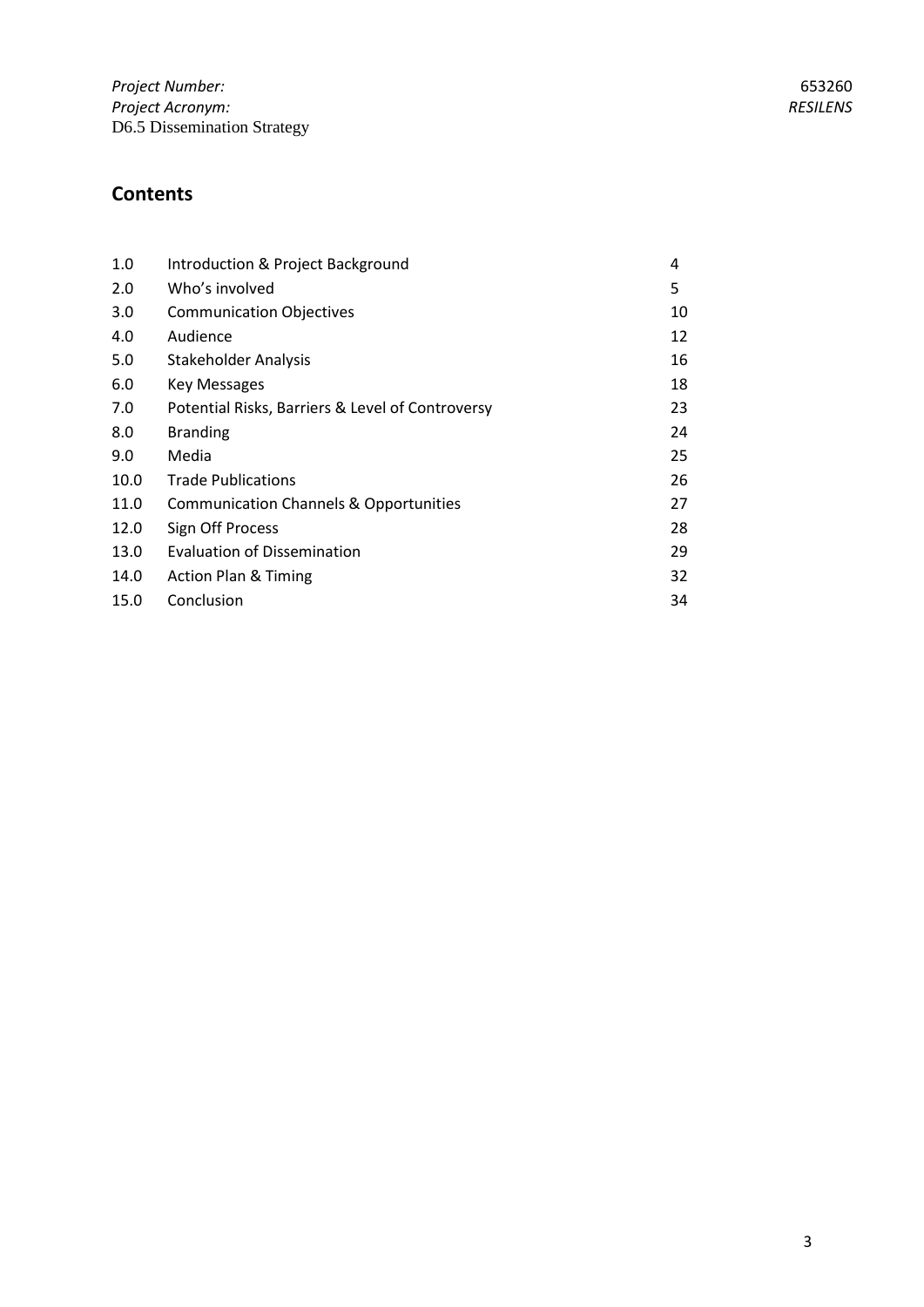## **1.0. INTRODCUTION & PROJECT BACKGROUND**

RESILENS is a pan European research project to develop and pilot a European Resilience Management Guideline (ERMG) for Critical Infrastructure. RESILENS will also produce a range of online tools and e learning resources to support implementation of the ERMG. Funded through the European Commission's Horizon 2020, DRS7 programme, RESILENS runs for 36 months from May 2015- April 2018.

RESILENS is split into 7 work packages (WP). Work Package 6 (WP6) focuses on Communication, Education, Training and Dissemination. This work package is led by Skills for Justice Enterprises and is split into a series of tasks (T) as detailed in section 2:

WP6 produced a Work Package Management Plan (WPMP) at the beginning of the project, detailing partner input and outputs. This Dissemination Strategy enhances the work package management plan. It is a living document which details further what needs to be completed for each task, with regards communication and dissemination. Whilst having time specific deliverables and milestones, WP6 (Communication, Education and Dissemination) is also a series of evolving tasks, which are refined as information and tools are produced from the other work packages.

This Dissemination Strategy details dissemination actions and day to day communication for the RESILENS project and so focuses on Tasks 6.2, 6.3, and 6.5. Actions for these tasks have been assigned to partners in sections 2, 3 & 14. The action plan will be maintained by Skills for Justice Enterprises (SfJE) as WP6 Work package manager, with input from WP6 Task Leaders. The action plan will be formally updated and reviewed before Executive Board and General Assembly meetings and an update provided to project partners for feedback and input.

Specific actions for Task 6.4 Education and Training are covered separately in D6.3 Roadmap for Education & Training Delivery, which is available on the RESILENS file management system.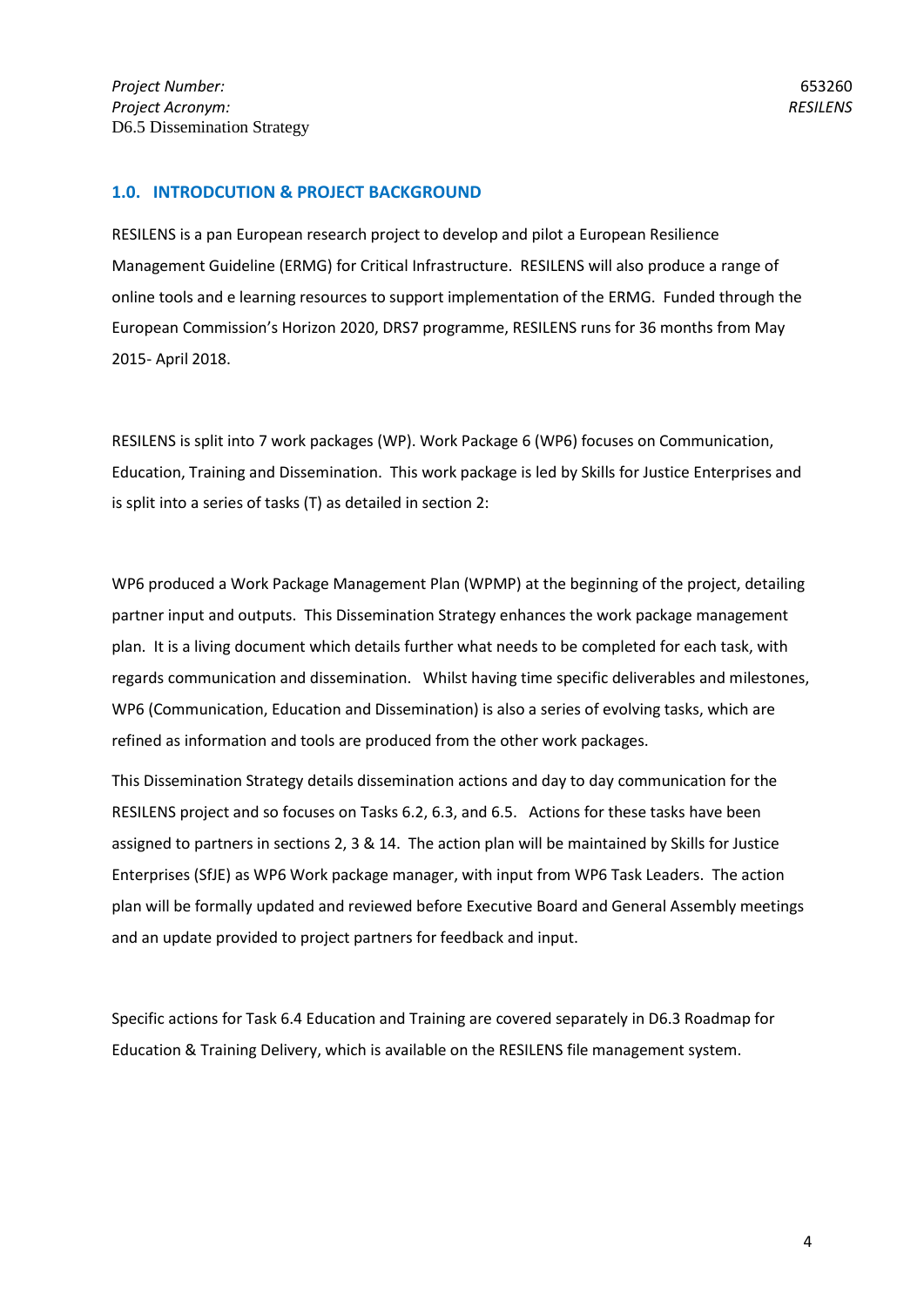## **2. WHO'S INVOLVED?**

All of the RESILENS partner organisations have a role in WP6 with SfJE and Factor Social (FS) assigned the greatest responsibility for delivering the various tasks in the project. Future Analytics Consulting (FAC) is also assigned as a leader of several tasks within the WP. MTRS are also heavily involved in terms of person month allocation assigned to this work WP. Table 1 below details the project management team for each task in work package 6. SFJE, the Work Package Lead, (WPL) and the individual tasks leaders have responsibility for assigning actions within each task to the participant organisations, and to ensuring the quality and timely delivery of each task.

|  |  |  |  | <b>Figure 1: Project Management Team</b> |  |
|--|--|--|--|------------------------------------------|--|
|--|--|--|--|------------------------------------------|--|

| <b>Role</b>                    | <b>Name</b>                 | <b>Position</b>                           |
|--------------------------------|-----------------------------|-------------------------------------------|
| <b>Work Package</b>            | Rachel Searle, Skills for   | Work Package Lead. All task leads are     |
| Management (WP6,               | <b>Justice Enterprises</b>  | responsible for project management of     |
| T6.1) & Task Leader            |                             | their individual tasks but report into    |
| (T6.5)                         |                             | work package lead for overall work        |
|                                |                             | package project management                |
| T6.2 Set up &                  | Ehiaze Ehimen, Future       | Task leader - T6.2. All T6.2 contributors |
| maintenance of                 | <b>Analytics Consulting</b> | report to task leader, who reports into   |
| website & social               |                             | SFJE as work package leader.              |
| media presence                 |                             |                                           |
| T6.3 Co-ordination/            | Ehiaze Ehimen, Future       | Task leader - T6.3. All T6.3 contributors |
| Collaboration with             | <b>Analytics Consulting</b> | report to task leader, who reports into   |
| related projects &             |                             | SFJE as work package leader.              |
| initiatives                    |                             |                                           |
| T6.4 Training &                | Dalila Antunes, Factor      | Task leader - T6.4. All T6.4 contributors |
| Education                      | Social                      | report to task leader, who reports into   |
|                                |                             | SFJE as work package leader.              |
| T6.5 Dissemination &           | Ehiaze Ehimen, Future       | Task leader - T6.5. All T6.5 contributors |
| <b>Exploitation of Project</b> | <b>Analytics Consulting</b> | report to task leader, who reports into   |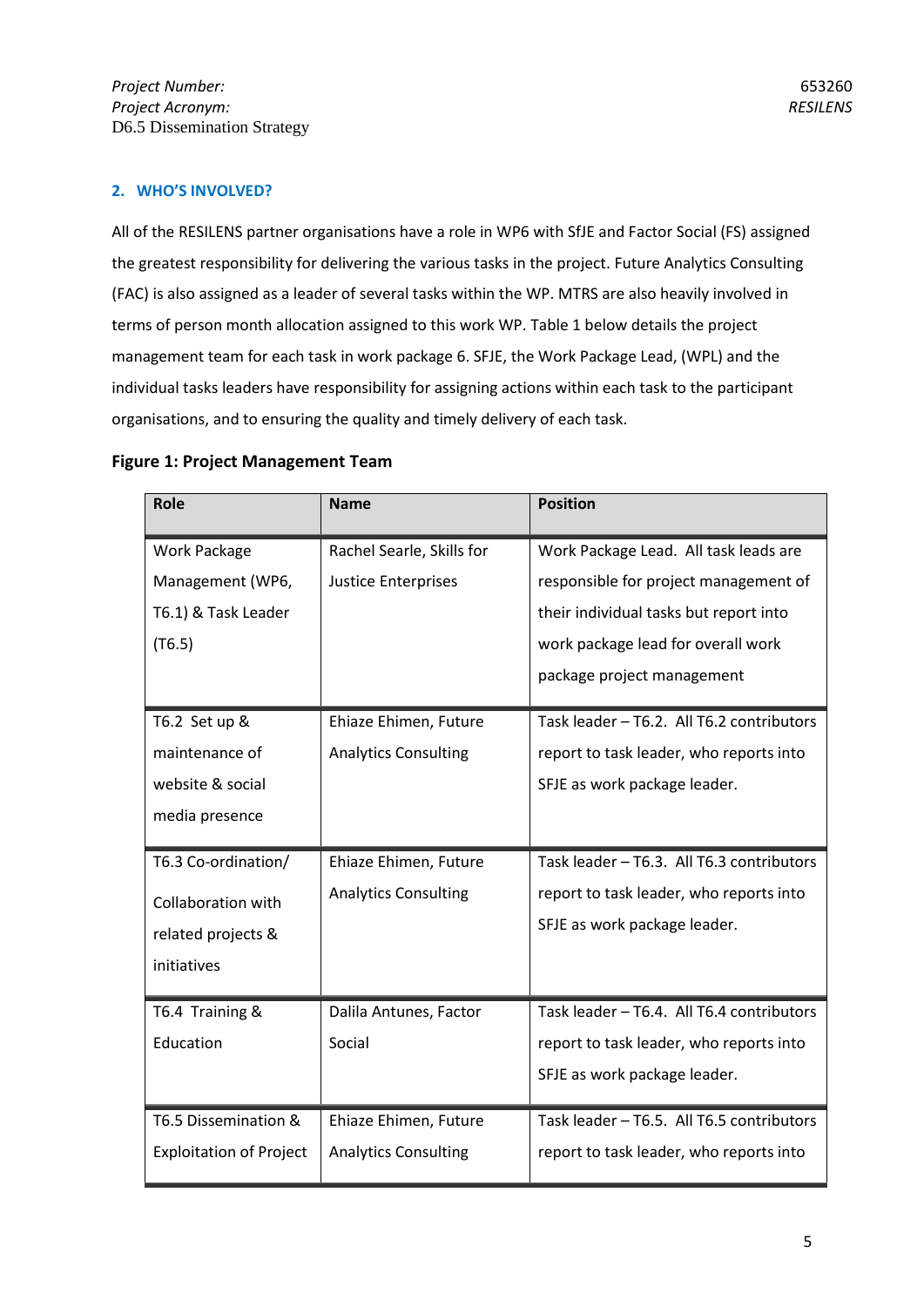| Results | SFJE as work package leader. |
|---------|------------------------------|
|         |                              |

A full overview of the contributions required from each member of the consortium across the four key WP6 tasks is provided in table 2 below.

## **Figure 2: Work Package 6 Management Plan (WPMP)**

| <b>Task reference</b> | <b>Task Name</b>                | <b>Task Leader</b>      | Work package<br>contributors & Person<br><b>Month Allocation per</b><br>task (in brackets) |
|-----------------------|---------------------------------|-------------------------|--------------------------------------------------------------------------------------------|
| 6.1                   | Work package                    | Skills for Justice      | SFJE only (3)                                                                              |
|                       | <b>Management</b>               | Enterprises             |                                                                                            |
| 6.2                   | Set up & maintenance of         | <b>Future Analytics</b> | FAC (4) SFJE (2)                                                                           |
|                       | <b>Website and Social Media</b> | Consulting              | MTRS (3) FS (4)                                                                            |
|                       | Presence                        |                         |                                                                                            |

6.2 inputs required from partners

FAC – task management

FAC - development of website & social media presence with contribution for content from SFJE, MTRS, FS; Set up document management system to facilitate communication & dissemination

SFJE – Develop template for newsletter; develop information capture process; Develop stakeholder management database & circulate to partners. Contribute to website and social media presence

FS - create RESILENS LinkedIn account.

MTRS & FS – maintain RESILENS LinkedIn account and providing articles targeted at specific stakeholder groups which can be used on website, e newsletter and social media

**Deliverables D6.1 – RESILENS website, social media presence & Electronic Newsletter [M11] - all to be in place and then ongoing throughout the project** 

| 6.3 | Co-                                   | <b>Future Analytics</b> | FAC(3)                |
|-----|---------------------------------------|-------------------------|-----------------------|
|     | ordination/collaboration   Consulting |                         | TCD (1) SFJE (2) MTRS |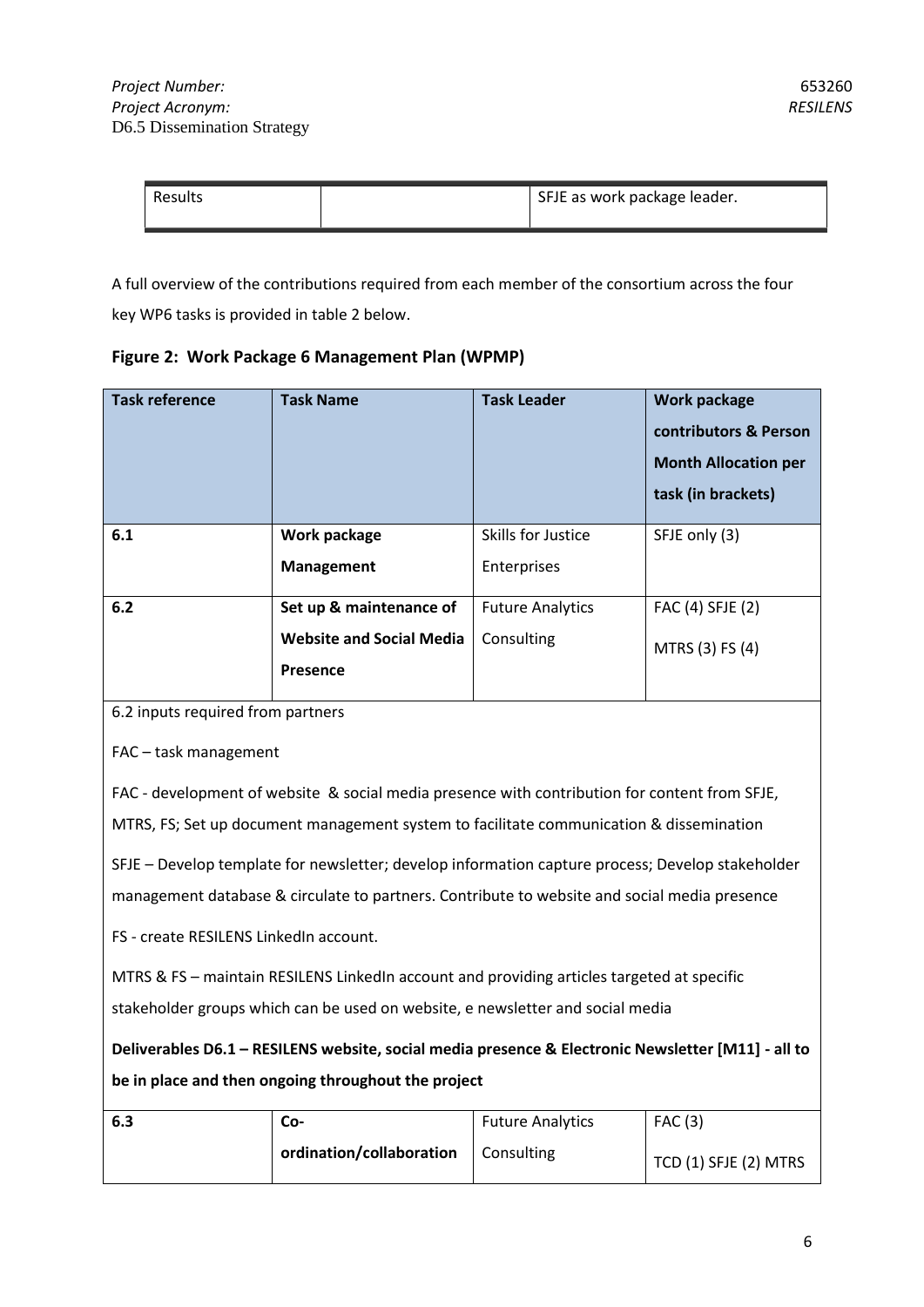|                                                                                                       | with related projects and                                                                                |                      | (2) UoW (2) FhG (3)   |  |  |  |
|-------------------------------------------------------------------------------------------------------|----------------------------------------------------------------------------------------------------------|----------------------|-----------------------|--|--|--|
|                                                                                                       | initiatives                                                                                              |                      |                       |  |  |  |
| 6.3 inputs required from partners                                                                     |                                                                                                          |                      |                       |  |  |  |
| FAC - Task Management                                                                                 |                                                                                                          |                      |                       |  |  |  |
| FAC, TCD, SFJE, MTRS, UoW, FhG $-$ i) research existing or developing projects, programmes,           |                                                                                                          |                      |                       |  |  |  |
| initiatives and policy & provide a central update ii) Agree which projects, programmes, initiatives & |                                                                                                          |                      |                       |  |  |  |
|                                                                                                       | policy we want to engage with & circulate information on RESILENS [determined when scope agreed          |                      |                       |  |  |  |
| in T1.2] iii) track all engagement                                                                    |                                                                                                          |                      |                       |  |  |  |
|                                                                                                       | FAC, FhG - Develop in depth sustainability strategy - this will feed into the Exploitation Strategy      |                      |                       |  |  |  |
| published in M30                                                                                      |                                                                                                          |                      |                       |  |  |  |
|                                                                                                       | SFJE, MTRS, UoW - Contribute to development of sustainability strategy & raise awareness of ERMG         |                      |                       |  |  |  |
| & associated tools                                                                                    |                                                                                                          |                      |                       |  |  |  |
|                                                                                                       |                                                                                                          |                      |                       |  |  |  |
|                                                                                                       | Deliverables - D6.2 - Plan for co-ordination & collaboration with related projects and initiatives       |                      |                       |  |  |  |
| [M4]                                                                                                  |                                                                                                          |                      |                       |  |  |  |
| 6.4                                                                                                   | <b>Training and Education</b>                                                                            | <b>Factor Social</b> | FS (11) SFJE (7) MTRS |  |  |  |
|                                                                                                       |                                                                                                          |                      | (3) TCD (1) FAC (2)   |  |  |  |
|                                                                                                       |                                                                                                          |                      | UoW (2) BASt (2) DRA  |  |  |  |
|                                                                                                       |                                                                                                          |                      | (2) EDPD (2) CML (2)  |  |  |  |
| 6.4 inputs required from partners                                                                     |                                                                                                          |                      |                       |  |  |  |
| FS-Task Management                                                                                    |                                                                                                          |                      |                       |  |  |  |
|                                                                                                       | FS & SFJE - Develop roadmap for training & education delivery to determine and frame the needs of        |                      |                       |  |  |  |
|                                                                                                       | the e learning hub and expectations from other partners                                                  |                      |                       |  |  |  |
|                                                                                                       | FS, SFJE, MTRS, TCD, FAC, UoW, BASt, DRA, EPDP, CML - Provide information from key stakeholders          |                      |                       |  |  |  |
|                                                                                                       | on current state of the art for resilience related training and education, including presentation of any |                      |                       |  |  |  |
| standards currently being used within CI                                                              |                                                                                                          |                      |                       |  |  |  |

FS – Gather and analyze the SOTA in existing learning & education provision & determine what best practice exists

SFJE – procure a provider to develop the e learning hub and training delivery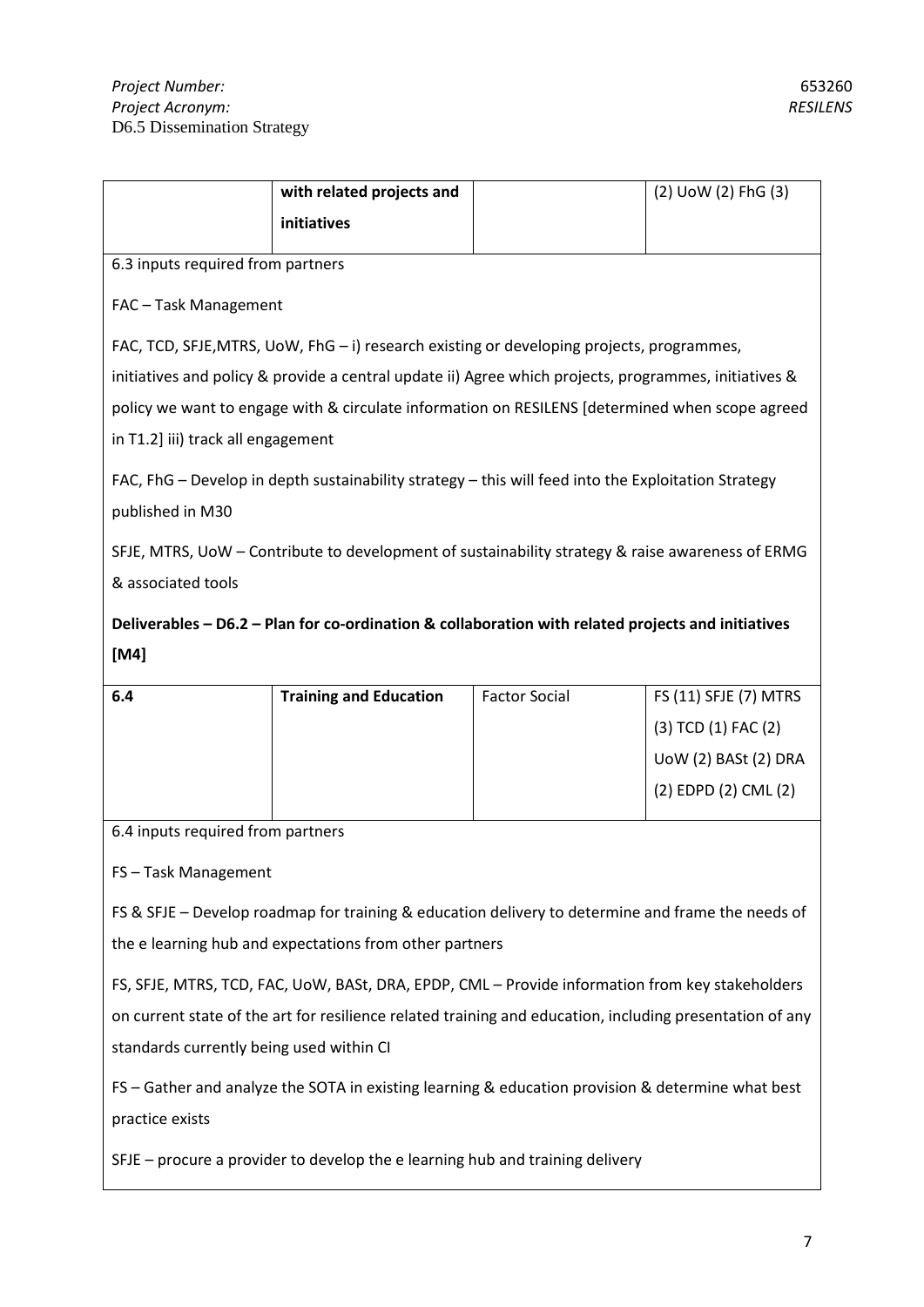|                            |                                                                                                  |          | SFJE - codify best practice in a matrix mapping best practice to standards. Use standards to develop |
|----------------------------|--------------------------------------------------------------------------------------------------|----------|------------------------------------------------------------------------------------------------------|
|                            | a common set of learning outcomes to match the ERMG drill down functions and scope               |          |                                                                                                      |
| project                    | SFJE/FS - develop learning outcomes and resources to support RESILENS tools developed during the |          |                                                                                                      |
|                            | FS - Produce report on the findings with information provided by SFJE                            |          |                                                                                                      |
| e learning hub             | FS, SFJE, MTRs, TCD, FAC, UoW, BASt, DRA, EDPD, CML - to review and add comment on report and    |          |                                                                                                      |
|                            | FS, SFJE, MTRS, TCD, FAC, UoW, BASt, DRA, EDPD, CML - disseminate information through            |          |                                                                                                      |
|                            | appropriate representative bodies to disseminate to relevant networks and SFJE to develop a      |          |                                                                                                      |
| database of these contacts |                                                                                                  |          |                                                                                                      |
| Deliverables-              |                                                                                                  |          |                                                                                                      |
|                            |                                                                                                  |          |                                                                                                      |
|                            | D6.3 - Roadmap for Training & Education Delivery submitted [M7] Status PU                        |          |                                                                                                      |
| <b>Status PU</b>           | D6.4 - Development of RESILENS e-learning hub Structure & Initial Content for 1 Module [M18]     |          |                                                                                                      |
|                            | D6.6 - Final RESILENS E-learning Hub and Content to Support RESILENS Tools [M32] Status CO       |          |                                                                                                      |
| <b>Milestones</b>          |                                                                                                  |          |                                                                                                      |
|                            | M6.2 - Development of Training & Education Materials [M29]                                       |          |                                                                                                      |
| 6.5                        | <b>Dissemination &amp;</b>                                                                       | SFJE (3) | SFJe (3) FAC (1) UoW                                                                                 |
|                            | <b>Exploitation of Project</b>                                                                   |          | (2) FhG (2) TCD (1)                                                                                  |
|                            | <b>Results</b>                                                                                   |          | MTRS (1) FS (2) BASt                                                                                 |

SfJE – Task Lead

SFE (with review from other partners) Development of Dissemination and Exploitation Strategy

SFJE - Management of Dissemination resource pack and activities

All Partners – Disseminate & exploit Project results

CML (4) IW (1)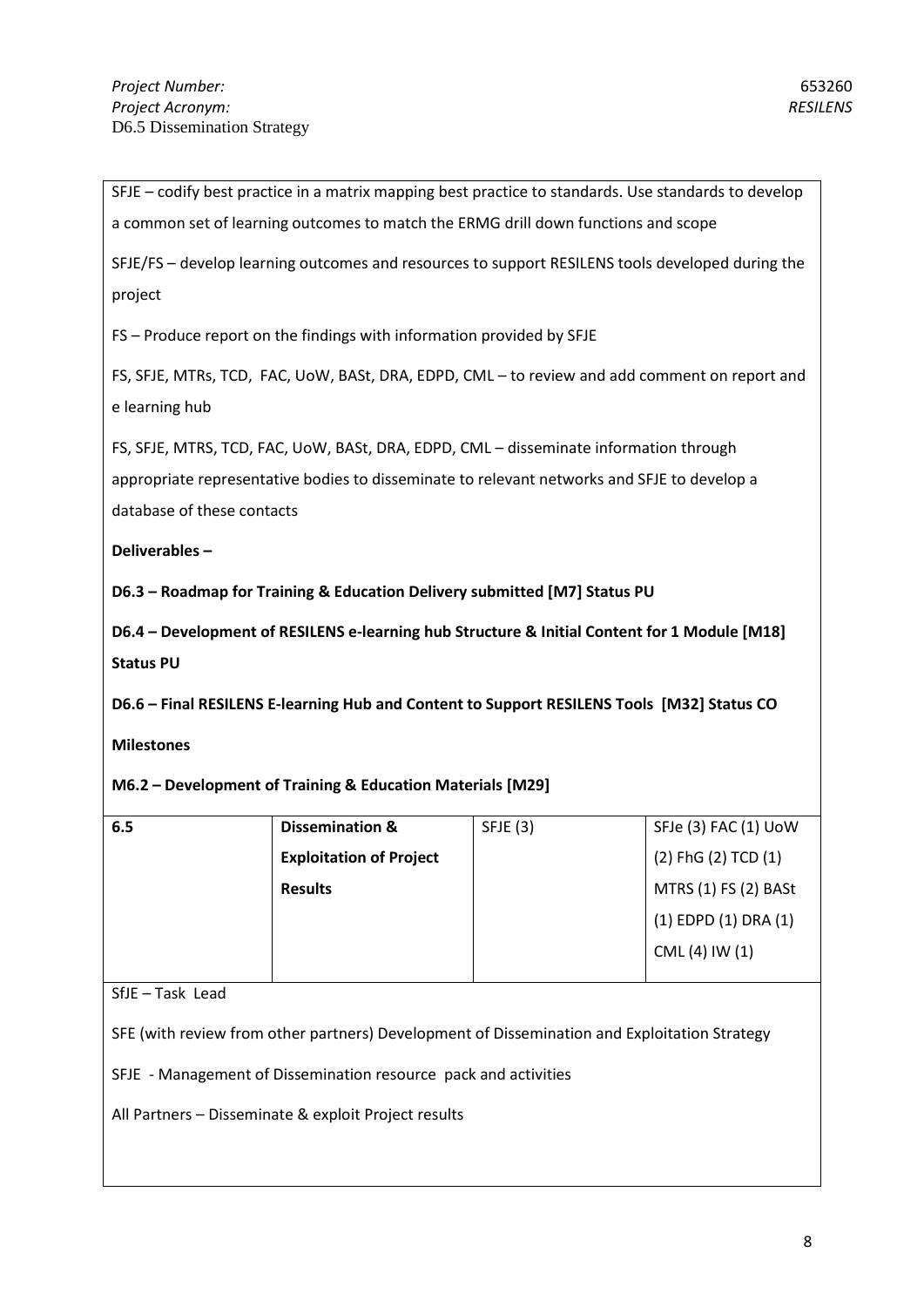**D6.5 Dissemination Strategy [M12]. Status PU**

**D6.7 Exploitation Strategy [M30] Status CO**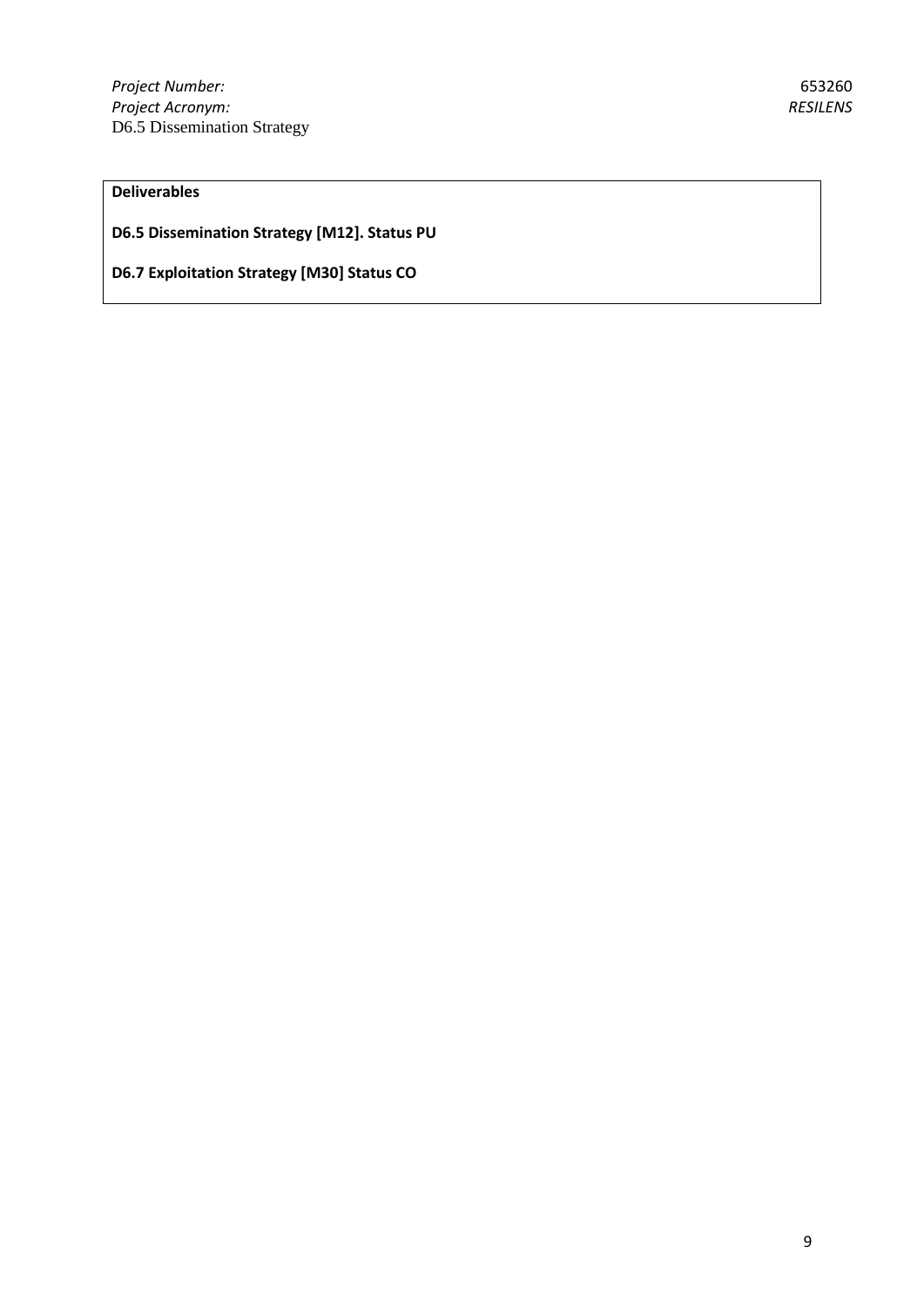## **3. COMMUNICATION OBJECTIVES**

It is important that all project partners are aware of and in agreement with the overall communication objectives of the RESILENS project. These have been carefully formulated by the WP6 management team to focus the delivery of each WP6 task, ensuring:

The RESILENS project is effectively promoted to the target audience (as set out in Section 5)

All opportunities for building awareness and ultimately supporting the successful delivery of the project outputs are harnessed.

*The RESILENS project communication objectives are*:

- Raise awareness of RESILENS project amongst all interested parties
- Raise awareness of RESILENS project and outputs amongst CI providers and other stakeholders and end users
- Raise awareness of RESILENS project, project outputs and create collaboration/co-ordination opportunities with other related projects and initiatives
- Raise awareness of RESILENS project and project outputs amongst local/regional/national government, research, media and education and training stakeholders
- Harness the awareness created of the RESILENS project amongst stakeholder groups. Thus developing viable and valuable collaboration activities which will benefit the project's research and development streams
- Through awareness raising activities, grow contact database for e newsletter and social media to support dissemination and future exploitation of project results
- Increase interest in RESILENS project to support future exploitation of the RESILENS results and key outputs
- Gather information on communication and dissemination activities for European project reporting
- Make links with other projects for potential sharing opportunities
- Promote the relevance of RESILENS tools and learning materials to end user, including their simplicity of use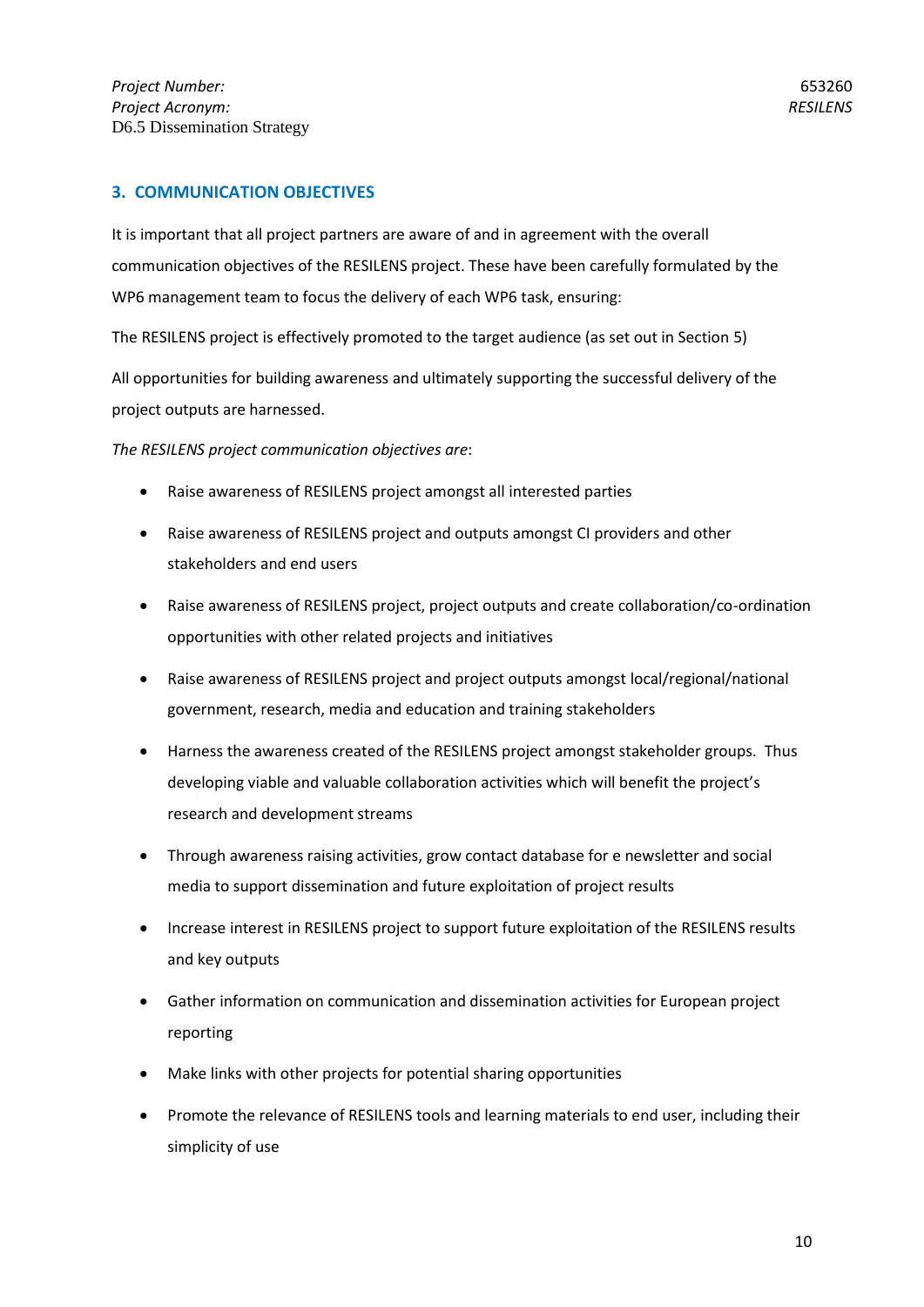- Promote the State of the Art nature of the RESILENS project and its tools, learning materials and outputs
- Promote interesting findings that have emerged from the ongoing research and development work being carried out in the project
- To place a spotlight on specific pieces of work being carried out in the RESILENS project, where appropriate.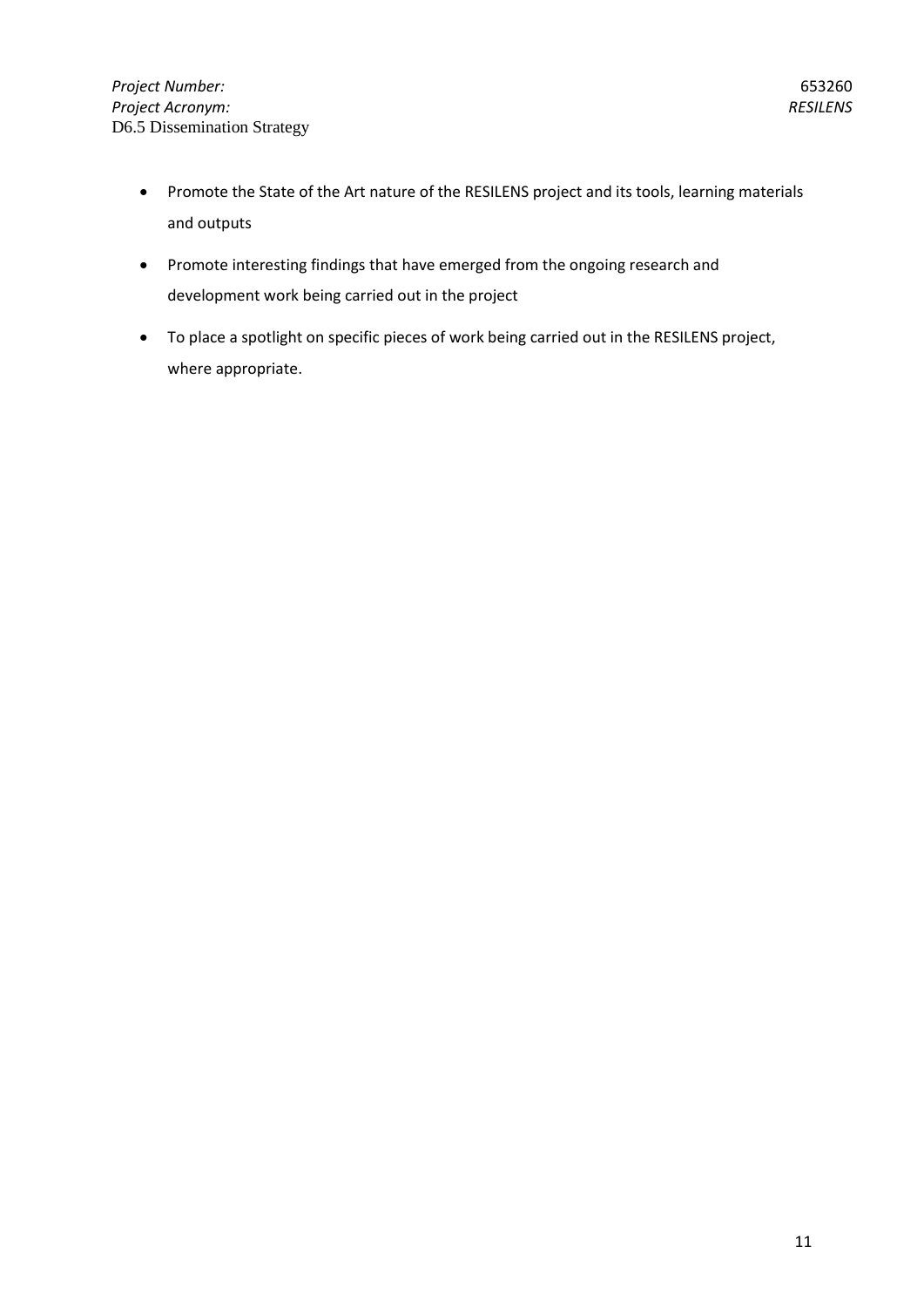The RESILENS project outputs are designed to appeal to and offer benefits to a range of stakeholder groups. The full list of stakeholder groups, or in other words, the audience groups that the project should seek to target is provided in Table 3 below. For each audience type, a series of questions are also posed as follows:

- *What do we want them to think?*
- *What do we want them to feel?*
- *What do we want them to know?*

The answers to these questions are designed to give focus to the WP6 management team and task leaders in designing key messages for communication material that are specific and targeted to engage the various audience groups.

| <b>Audience</b> | What do we want them to      | What do we want them to      | What do we want       |
|-----------------|------------------------------|------------------------------|-----------------------|
|                 | think?                       | feel?                        | them to know?         |
| CI providers    | They have a key              | An interest in learning more | How RESILENS is       |
|                 | responsibility to assess and | about and contributing to    | developing resilience |
|                 | understand the resilience    | the development of           | assessment            |
|                 | of their CI and that they    | resilience assessment        | processes and         |
|                 | must contribute to           | measures and enhancement     | methods, and that     |
|                 | advancing innovation in      | opportunities                | they have a major     |
|                 | the area                     |                              | opportunity to play a |
|                 |                              |                              | key role in ongoing   |
|                 |                              |                              | research and          |
|                 |                              |                              | development in the    |
|                 |                              |                              | area                  |
| Responders      | That resilience of CI is     | A desire that their          | That they have a      |
|                 | something that they need     | views/opinions are listened  | valuable contribution |
|                 | to be concerned with and     | to in the development of     | to both the           |
|                 | focused on                   | resilience assessment and    | assessment and        |

## **Figure 3: RESILENS Audience**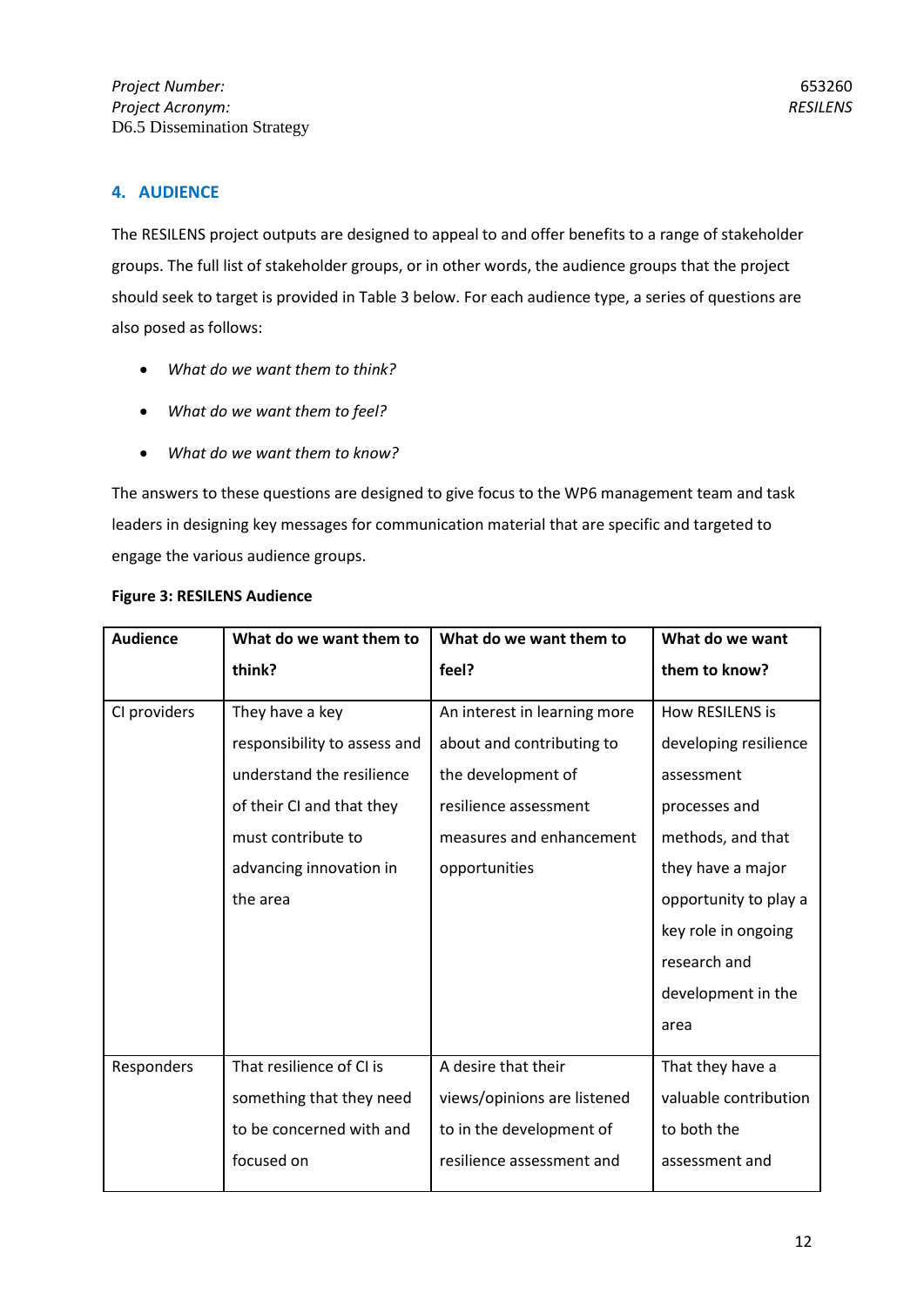|               |                              | enhancement measures            | enhancement of CI<br>and that we wish to<br>consider their input<br>in the ongoing<br>research and<br>development of the |
|---------------|------------------------------|---------------------------------|--------------------------------------------------------------------------------------------------------------------------|
|               |                              |                                 | <b>RESILENS project</b>                                                                                                  |
| Government    | That they should be          | A responsibility to advance     | That the RESILENS                                                                                                        |
| and other end | concerned about the          | and contribute to the           | project wants to take                                                                                                    |
| user          | resilience of CI to both     | development of assessment       | on board the views                                                                                                       |
| stakeholders  | manmade and natural          | measures that will ultimate     | and ideas of                                                                                                             |
|               | disasters and that they      | help to ensure a more           | governmental                                                                                                             |
|               | have a duty to be informed   | resilient society               | stakeholders in the                                                                                                      |
|               | and participate in           |                                 | ongoing research and                                                                                                     |
|               | measures that will enhance   |                                 | development of the                                                                                                       |
|               | societal resilience          |                                 | project                                                                                                                  |
| Other         | That the RESILENS project    | Interested in learning more     | That the RESILENS                                                                                                        |
| European      | is developing novel          | about the work being carried    | consortium is very                                                                                                       |
| Projects &    | approaches to resilience     | out in the RESILENS project     | open to knowledge                                                                                                        |
| Initiatives   | assessment for CI            | and an eagerness to share       | sharing and                                                                                                              |
|               | providers                    | knowledge on similar            | collaborating with                                                                                                       |
|               |                              | research topics                 | research projects on                                                                                                     |
|               |                              |                                 | similar topics                                                                                                           |
|               |                              |                                 |                                                                                                                          |
| Project       | That we all have a role to   | <b>Excited and enthusiastic</b> | That we are in this as                                                                                                   |
| Partners      | play in ensuring that the    | about the RESILENS project      | a team and that if we                                                                                                    |
|               | RESILENS project is a        | and the opportunity that is     | all work together,                                                                                                       |
|               | success and that it delivers | presented not only to           | bring our expertise to                                                                                                   |
|               | practical and useful results | resilience enhancement but      | the area, we can                                                                                                         |
|               | for end users and wider      | also to strengthening the       | achieve something                                                                                                        |
|               | stakeholder groups           | knowledge base of our           | really great                                                                                                             |
|               |                              | organisations by working        |                                                                                                                          |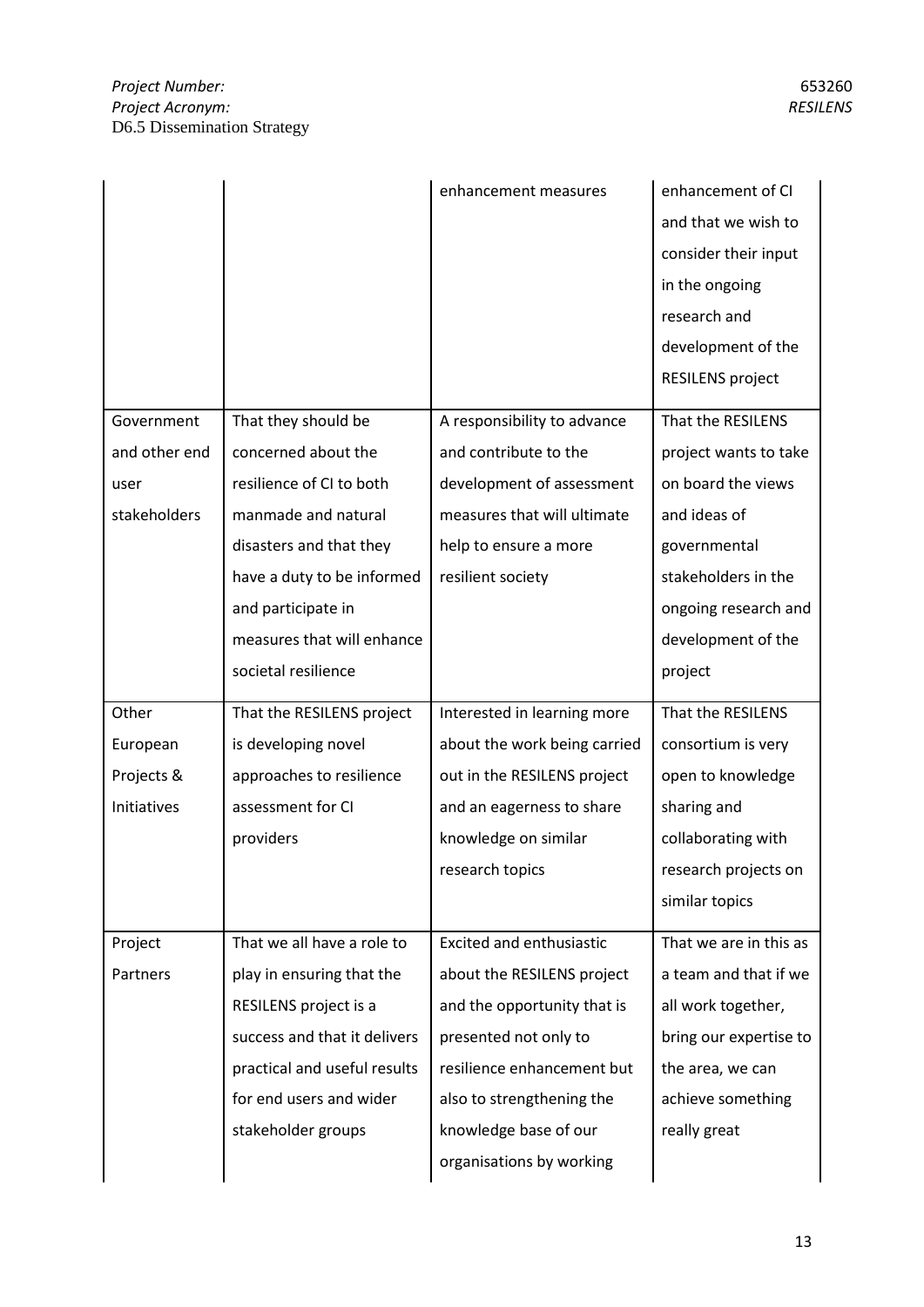|                 |                                | with such a diverse and       |                         |
|-----------------|--------------------------------|-------------------------------|-------------------------|
|                 |                                | expert partner group          |                         |
|                 |                                |                               |                         |
|                 |                                |                               |                         |
| Education &     | That resilience is a topic of  | Interested in learning more   | That a key element      |
| <b>Training</b> | relevance to a diverse         | about the RESILENS project    | of the RESILENS         |
| Providers       | range of professional          | and its offering in terms of  | project is to develop   |
|                 | including Critical             | education and training        | training and            |
|                 | infrastructure engineers,      |                               | education material      |
|                 | business continuity            |                               | tailored to the         |
|                 | managers, CI staff and         |                               | resilience of CI but    |
|                 | managers, responders and       |                               | targeted to multi-      |
|                 | built environment              |                               | sectoral stakeholders   |
|                 | professionals such as          |                               |                         |
|                 | planners, architects and       |                               |                         |
|                 | engineers. That the            |                               |                         |
|                 | <b>RESILENS education and</b>  |                               |                         |
|                 | training resources may be      |                               |                         |
|                 | of use in their courses/ to    |                               |                         |
|                 | their students                 |                               |                         |
| Academia        | That research into the         | That the RESILENS project is  | How to access           |
|                 | resilience of CI to both       | producing groundbreaking      | <b>RESILENS project</b> |
|                 | manmade and natural            | research papers and           | papers and              |
|                 | disasters is of increasing     | developing tools and learning | deliverables. Who is    |
|                 | importance. That they          | resources based on empirical  | involved in the         |
|                 | want to keep up to date        | evidence with stakeholders.   | RESILENS project to     |
|                 | with RESILENS emerging         | The importance of linking     | invite to relevant      |
|                 | findings on State of the Art   | with the project to mutually  | events, conferences     |
|                 | resilience practices in CI, to | benefit research and provide  | and present papers      |
|                 | enhance their research         | opportunities for the project |                         |
|                 | work.                          | to present papers at          |                         |
|                 |                                | conference and advance        |                         |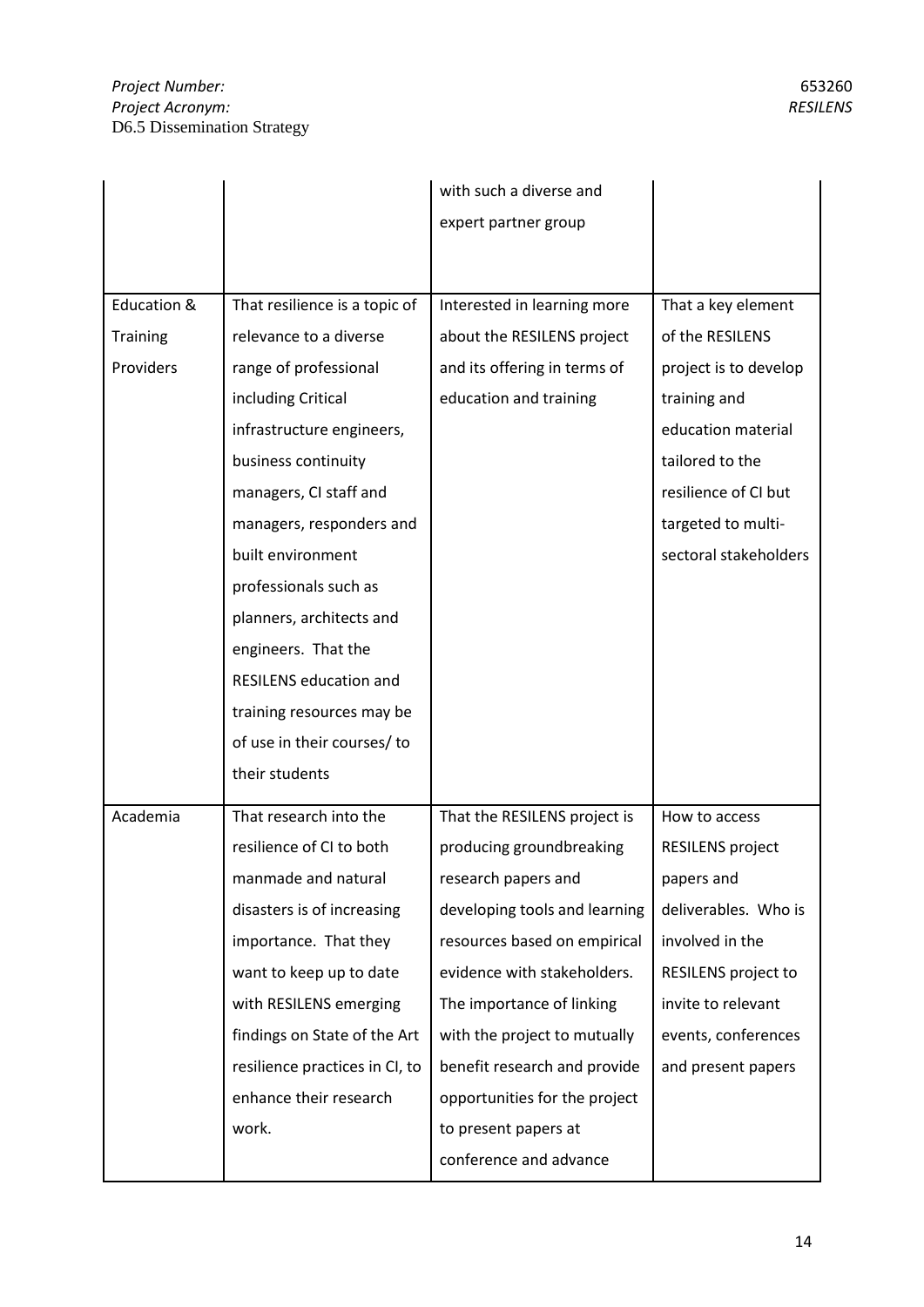|  | project knowledge and state |  |
|--|-----------------------------|--|
|  | of the art thinking.        |  |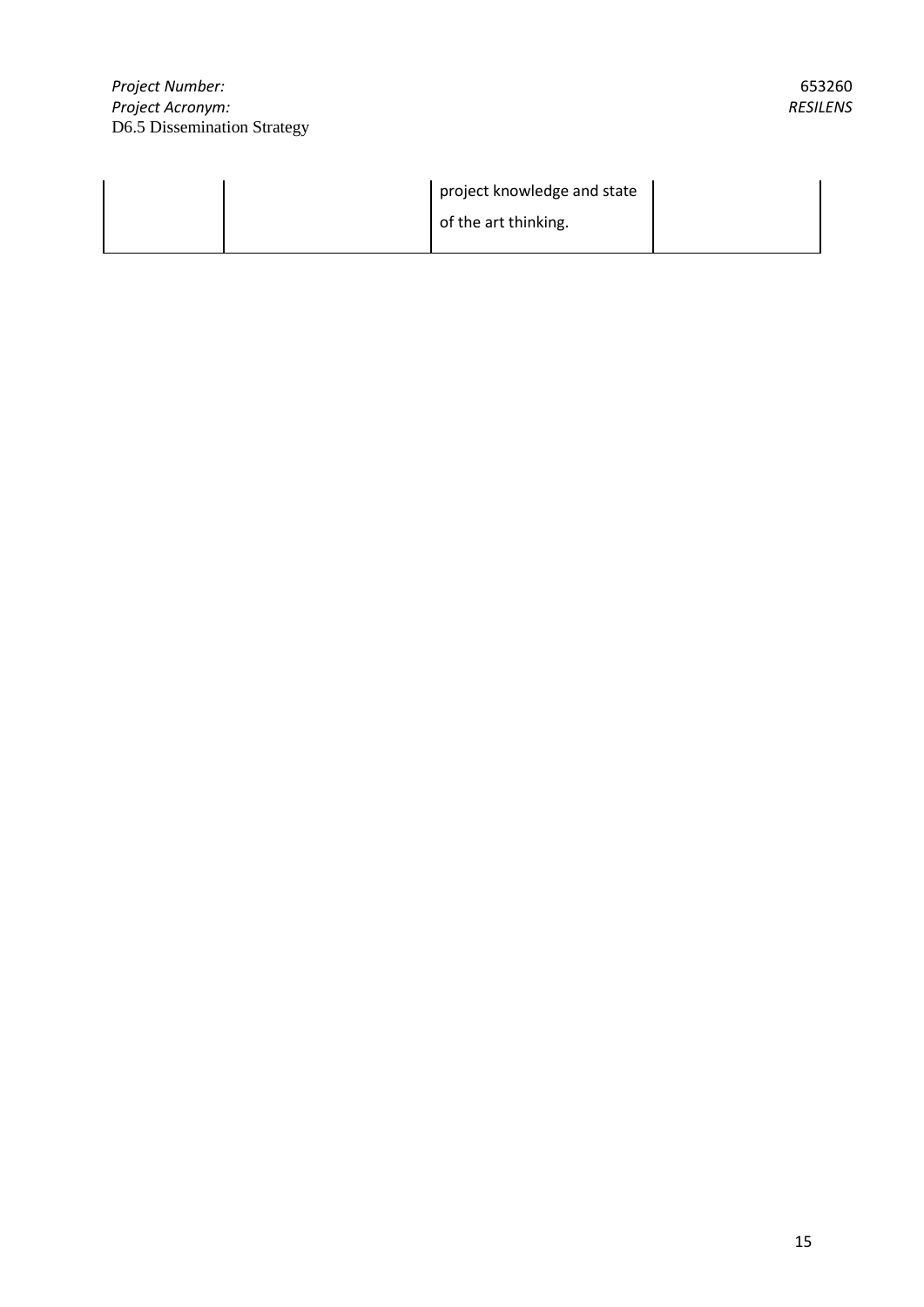#### **5. STAKEHOLDER ANALYSIS**

The RESILENS project has a diverse range of stakeholders who are our target audience, as illustrated in table 3. Additionally as RESILENS is a pan European project, our audience's first language is not always English, although this is the agreed language of the project.

CI operators are often part of local resilience networks, which also include responders and local and sometime regional government representatives. Other stakeholders such as environmental agencies may also be members of the resilience network. In some European countries stakeholders are split into categories or tiers of responders. 'There are some elements of a common European legal framework for resilience in CI, although more often the regulatory framework for resilience assessment and management of CI varied between nations and sectors<sup>1</sup> As such, RESILENS needs a broad and mixed Dissemination Strategy and communication, to ensure we raise awareness and involve as wide a range of stakeholders as possible, both in terms of audience type and also geographic location. Groups such as the local resilience networks and also networks of CI providers, at country and pan European level are a key target audience for us. Anecdotal feedback from CI project partners is that the newsletter with easy to access, relevant articles works well to dissemination to this audience and some CI project partners also include the link to this and project updates in the organizations internal communications such as newsletters, to support awareness raising.

Project experience to date has shown that whilst Twitter is used by Academia and fellow projects, so is a useful communication tool, some of our CI partners cannot access Twitter for work related communication. However, they can access LinkedIn As a result, our social media communication has been expanded and a LinkedIn account will be developed (see action plan)

RESILENS undertook analysis of its website using Google analytics up until January 2016. This showed that the website was reaching a worldwide audience, including China and America. However, the age profile was generally younger and visits were relatively short. WP6 Project Management believes these users are often young people or students interested in studying or a career in resilience, CI or Emergency Services. However, there were peaks in use for other age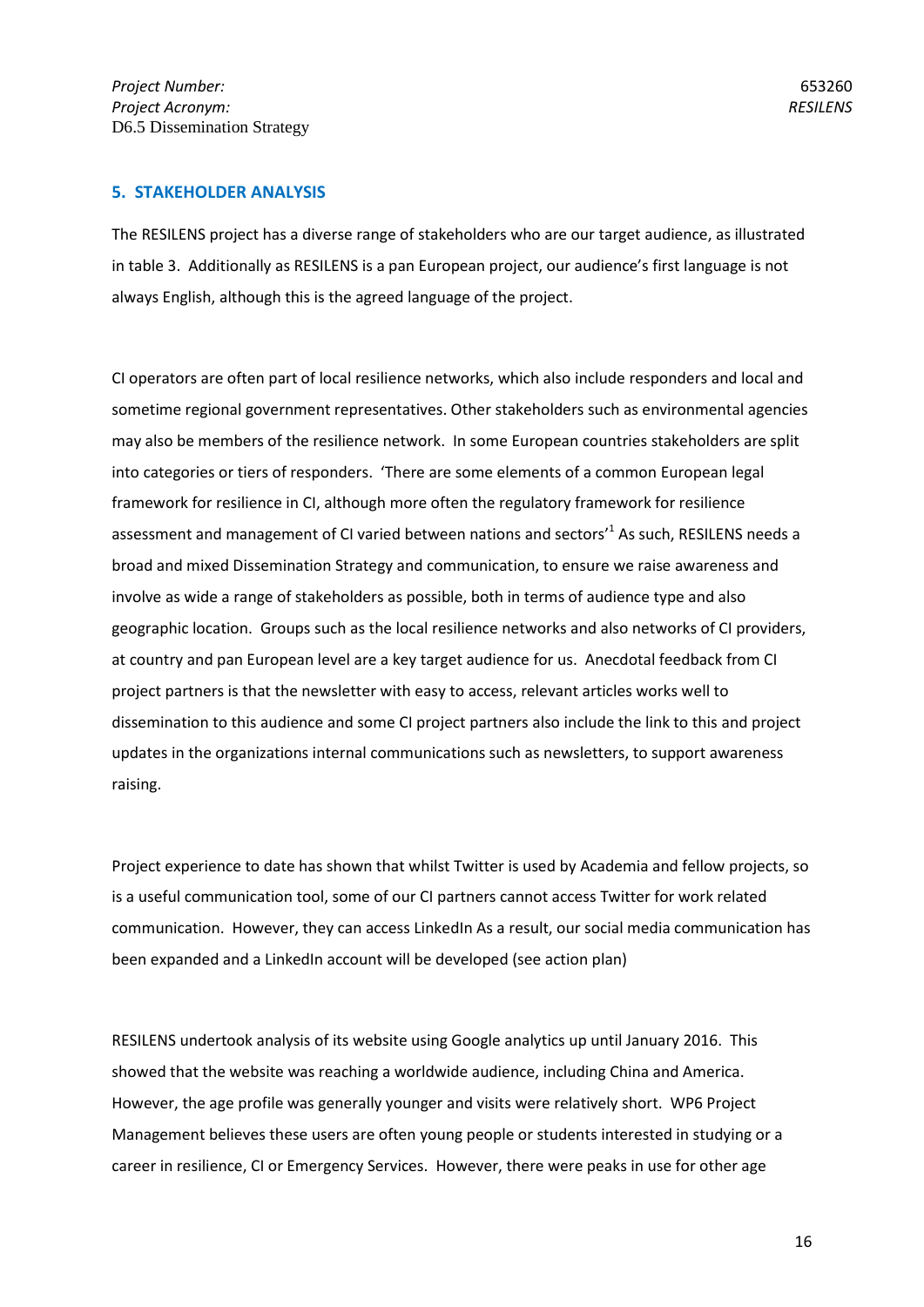ranges following specific targeted communications e.g. the e newsletter distribution, suggesting that communication targeted to our stakeholders which drives audience to the website to access articles is beneficial.

Several of our research project partners have established relationships with CI providers, networks, responders and the conference circuit related to CI. Partner experience to date has shown that the best way to access these stakeholders and gain their involvement is through individual engagement, often building on existing relationships, trust and knowledge to develop links with other relevant contacts in that organization or the wider local or regional networks and forums these individuals are involved in.

The role of responders in RESILENS project. Responders are a key RESILENS stakeholder, to help inform our research and guideline and tool development; however, they are not an end user in the RESILENS project. End users, such as Critical Infrastructure Providers are also project stakeholders, but stakeholders are not necessarily end users. Stakeholders such as responders and local/regional government are involved in the RESILENS project as we need/require their input and/or they have a role to play in resilience management for CI although it is envisaged they might not necessarily be the users of the eventual RESILENS project outputs. Therefore responders and in some instances local and regional government are stakeholder groups the RESILENS project wishes to engage with, as their input is important to our research and development, to ensure the guideline and associated tools and materials produced are fit for purpose to assess CI resilience during times of natural and manmade disaster or crises, however RESILENS will not need to promote its products to them.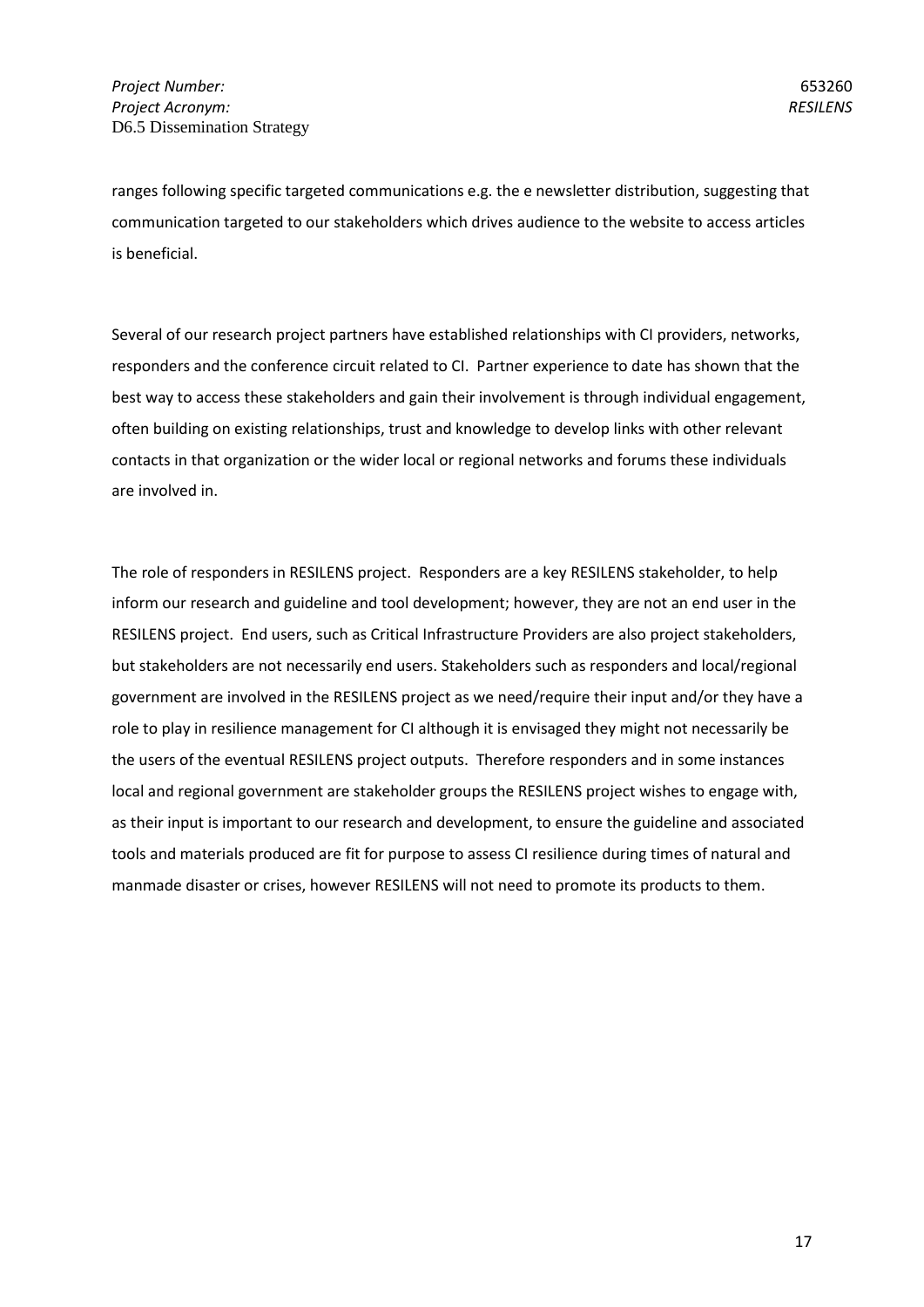#### **6. KEY MESSAGES**

Consistency and clarity is a key to effective message formulation and to establishing the RESILENS brand. A series of messages both at a general, headline level and more targeted audience specific messages are provided below. The key messages should be reviewed and updated as the project develops and becomes more focused on the key outputs. Furthermore, different work streams/outputs will appeal to different audience members, particularly as the outputs of the research become more defined. It is important that the different audience groups are made aware of those aspects of the RESILENS research and outputs that are of most relevance to them. The WP6 lead, SfJE, has overall responsibility for review and refinement of the key messages, and ensuring that all partners are aware of the key messages to disseminate as the project progresses.

*<sup>1</sup>Clarke, Coaffee, Rowlands (2016) Emerging Findings Report on Knowledge, Current Practice, SOTA, Gap Analysis and Road Map of Key Actions to Advance SOTA.*

#### **6.1 Headline message:**

#### Overview:

The frequency and severity of impacts of disaster and crises events requires a focused approach to the protection of our critical infrastructure assets. The removal or suspension of critical infrastructure assets from normal service would significantly affect public safety, security, economic activity or environmental quality. The RESILENS project will advance traditional risk management practices to develop resilience measurement and enhancement methods. This will allow for a greater understanding of the elements of CI which are most vulnerable to disaster so that focused measures can be taken to increase the resilience of CI.

#### Detail:

The RESILENS project will develop a user-friendly, citizen centric European Resilience Management Guideline (ERMG), founded in the principles of risk management and vulnerability reduction. It will be interactive to increase uptake, leading to clear, coherent and effective crises and disaster resilience management for Critical Infrastructure. This in turn will contribute to more resilient and secure economic and societal systems. RESILENS will also develop a suite of complementary resilience assessment tools, building on risk assessment principles, a Concept of Operations (CONOPS) framework for end users and a suite of e learning modules and resources to support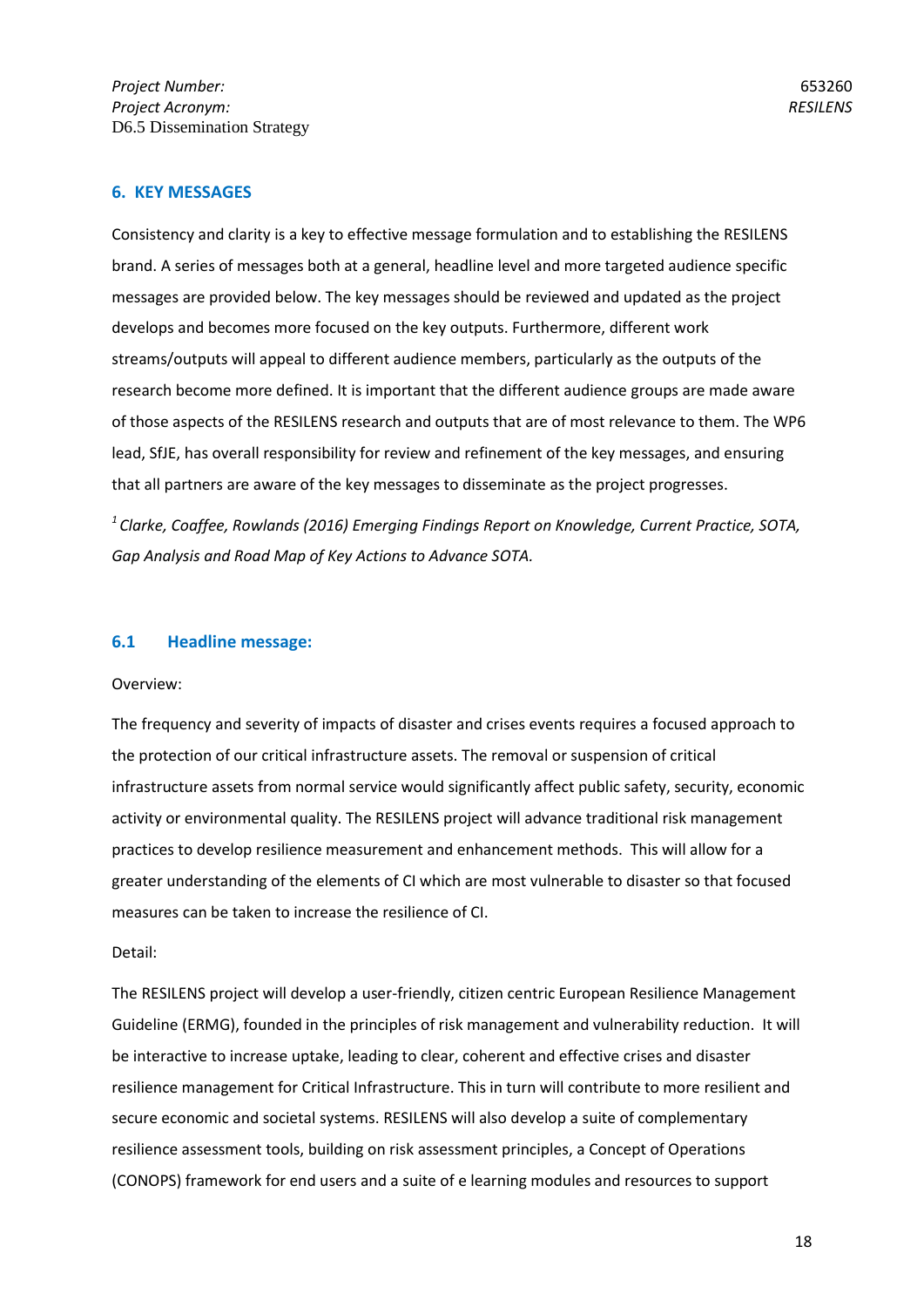653260 *RESILENS*

implementation of the tools and the ERMG. RESILENS is a pan European project funded through European Commission's Horizon 2020, DRS 7 programme. It runs from April 2015 - March 2018. For more information visi[t http://resilens.eu](http://resilens.eu/) where you can also register for our 6 monthly e newsletter.

## **6.2 Critical infrastructure providers:**

Headline message: see 5.1.

Specific message:

The RESILENS project will develop guidance and easy to use tools; enabling you to maintain the maximum quantum functionality within systems or networks during the course of a shock or stress event. The RESILENS toolkit will help you to:

Anticipate the likelihood of stresses or shocks;

Put plans in place which will outline the appropriate response to any given stress or shock; and, Introduce substitution measures that can preserve (at least a minimum quantum of) functionality until such time as a normal situation has been reinstated.

For more information please visit the RESILENS website – [www.resilens.eu](http://www.resilens.eu/) and for project updates join our mailing list.

#### **6.3 Responders:**

Headline message: see 5.1.

#### Specific message:

The RESILENS project is focused on developing tools that will assist CI providers and other stakeholders such as Government bodies to assess the resilience of CI to disasters. In the event of a shock or stress event which has had a substantially negative impact upon the CI of an area, the role of the rescuer can often become more complex, inhibiting their ability to respond and extending the recovery timeframe. As a result, normal societal functionality may be suspended for a longer period of time than would occur had the CI not been negatively impacted upon. The ability of both CI and societies to withstand a shock or stress and maintain (some) functionality to facilitate the activities of responders, allowing them to make more efficient interventions during and immediately following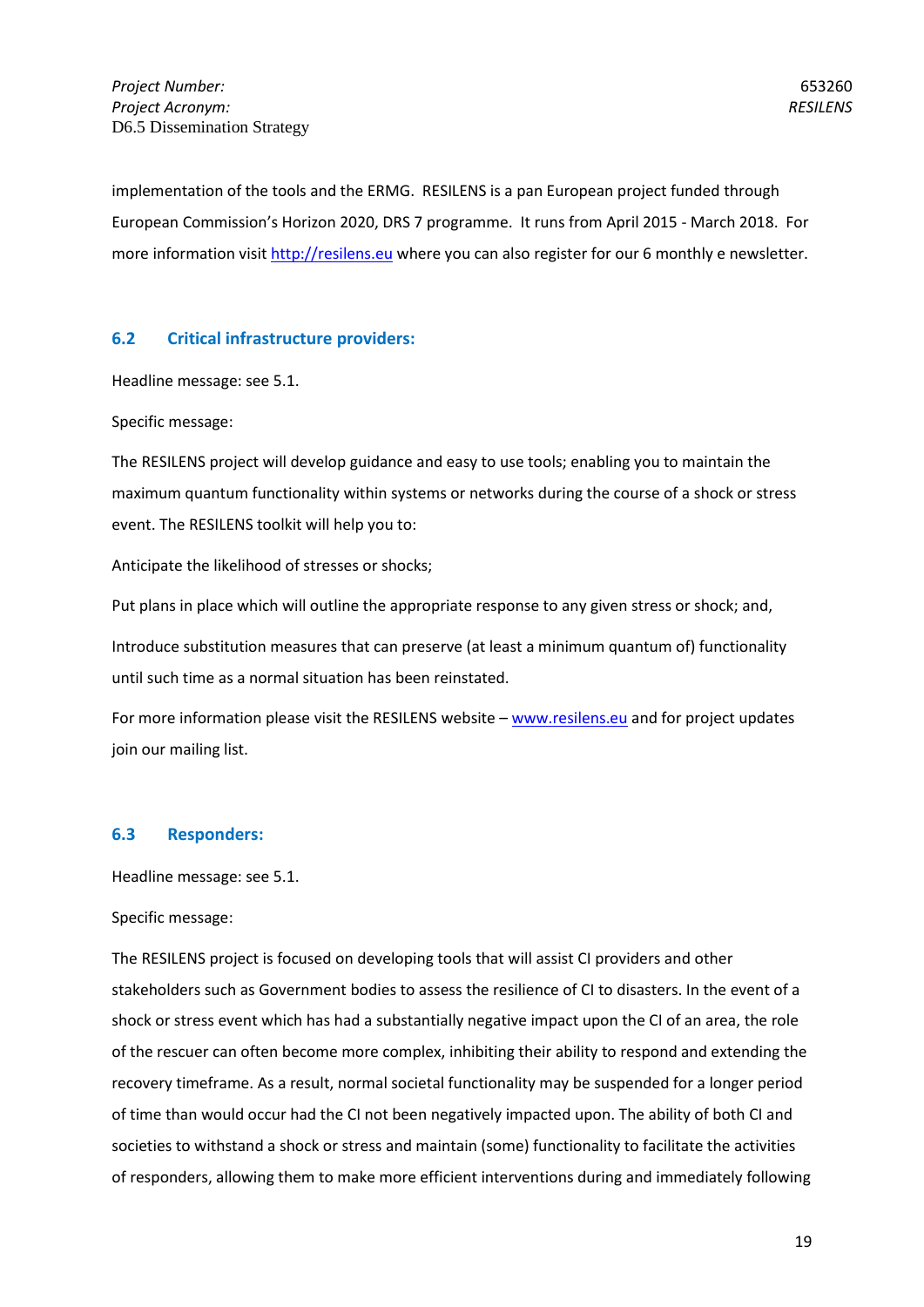a shock or stress event, and potentially preventing serious injuries and saving lives amongst affected populations.

The RESILENS project consortium would greatly appreciate the input of responders to ongoing research and development work on resilience measures and enhancement methods.

## **6.4 Government & Other End User Stakeholders:**

Headline message: see 5.1.

#### Specific message:

Following pan European research with a range of CI providers and stakeholders, the RESILENS project will create and pilot an online European Resilience Management Guideline (ERMG) for Critical Infrastructure. This will be supported by a range of resilience assessment tools, a Concept of Operations (CONOPS) framework and E learning modules and resources. These tools will support CI to assess and develop their resilience to manmade and natural crisis at local, regional and national levels, as well as consider cross boundary issues. Through European Commission's DRS 7 programme, RESILENS is one of a small number of projects developing and piloting a European Resilience Management Guideline which will be used to inform the European Union's thinking regarding potential adoption of an ERMG for Critical Infrastructure.

#### **6.5 Other European Projects & Initiatives:**

Headline message: see 5.1.

#### Specific message:

RESILENS is an EU Commission, Horizon 2020, DRS7 research project. We are focusing on resilience in Critical Infrastructure, developing a piloting a European Resilience Management Guideline, a range of resilience assessment tools, a Concept of Operations (CONOPS) framework and a suite of e learning modules and resources to support the guideline and tools. We are piloting this at local, regional and national levels with CI stakeholders in the Republic of Ireland, Portugal and Germany. We are keen to share information with other projects and identify potential collaboration opportunities to provide maximum benefit and information for CI end users and stakeholders and make efficient use of their time e.g. there is a potential for joint conferences or events to showcase a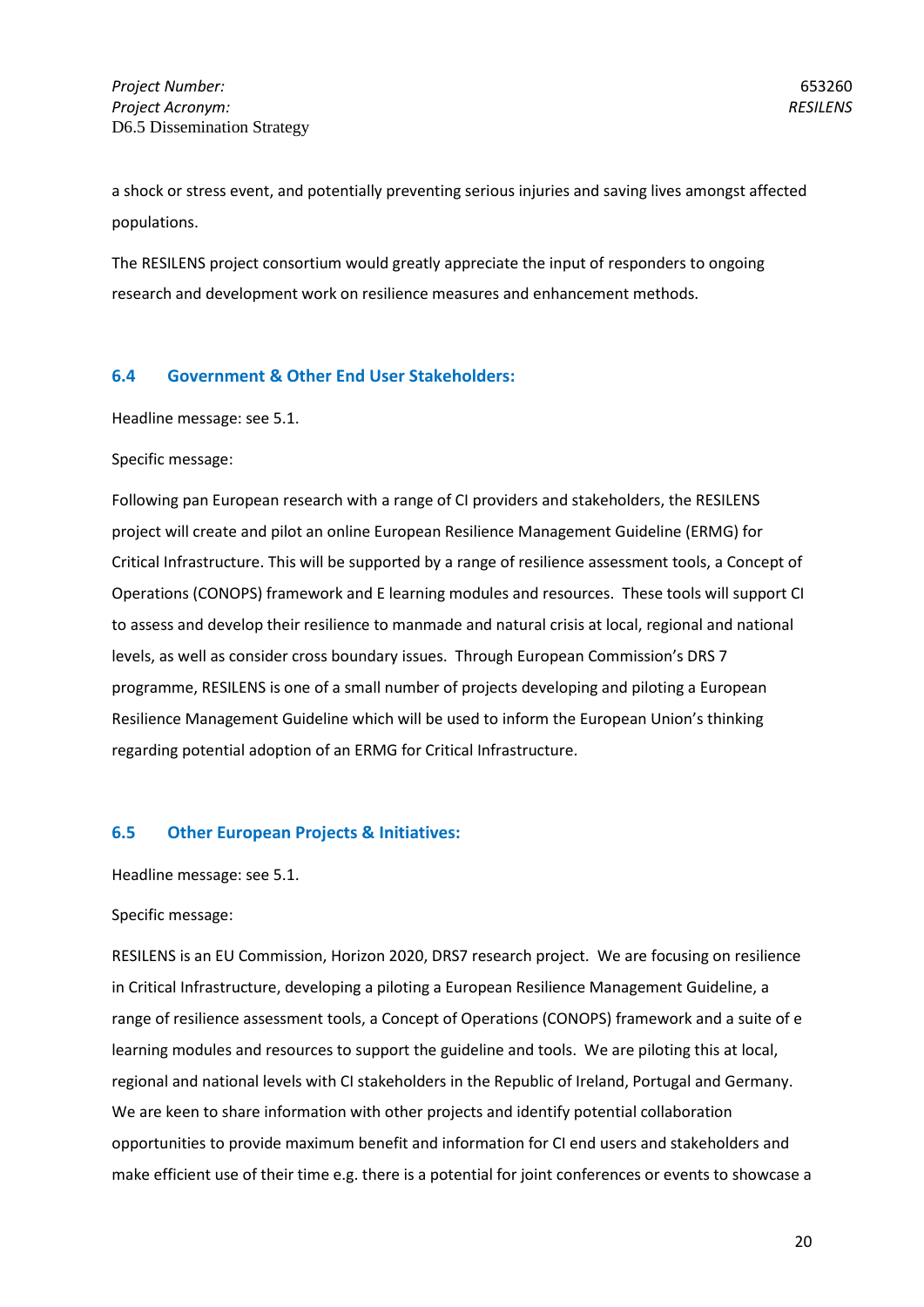653260 *RESILENS*

range of projects and tools for CI end users. We publish a bi annual e newsletter and have social media sites and would be interested in sharing links with other projects.

#### **6.6 RESILENS Project Partners:**

Headline message: see 5.1.

Specific message:

Consistency and clarity is important for effective message formulation and establishing the RESILENS brand. It is important that project partners use the branding identified in this report to quickly develop RESILENS identity. This includes using the RESILENS logo in e mail footers and any other documentation used when working on the project. Every work package has a link to and from work package 6, which focuses on Communication, Education and Dissemination. Only through all project partners working effectively with work package 6 to provide updates and articles on the developments and outputs from their various work packages, can we ensure that a wide audience is reached for consultation and dissemination. Each project partner will have a range of contacts, old and new, with the key target audience groups for RESILENS. As all project partners have time in this work package, all are responsible for providing contact details for e newsletter distribution, linking with RESILENS Twitter and LinkedIn accounts and sharing tweets and LinkedIn Articles to their wider networks to increase communication. All partners are responsible for identifying every opportunity to invite their contacts and wider networks to join the RESILENS e newsletter distribution list to support project dissemination. All project partners are also responsible for updating the RESILENS project dissemination log on a monthly basis to reflect the formal and informal RESILENS dissemination and awareness raising activities they have been undertaking.

#### **6.7 Education & Training Providers**

Headline message: see 5.1.

Specific message: The RESILENS project is developing and piloting a European Resilience Management Guideline for Critical Infrastructure. This will be supported by a suite of online tools for organisations to assess and develop their levels of resilience to prepare, respond and recover from crises and disaster. These build upon risk assessment processes and will be supported by an e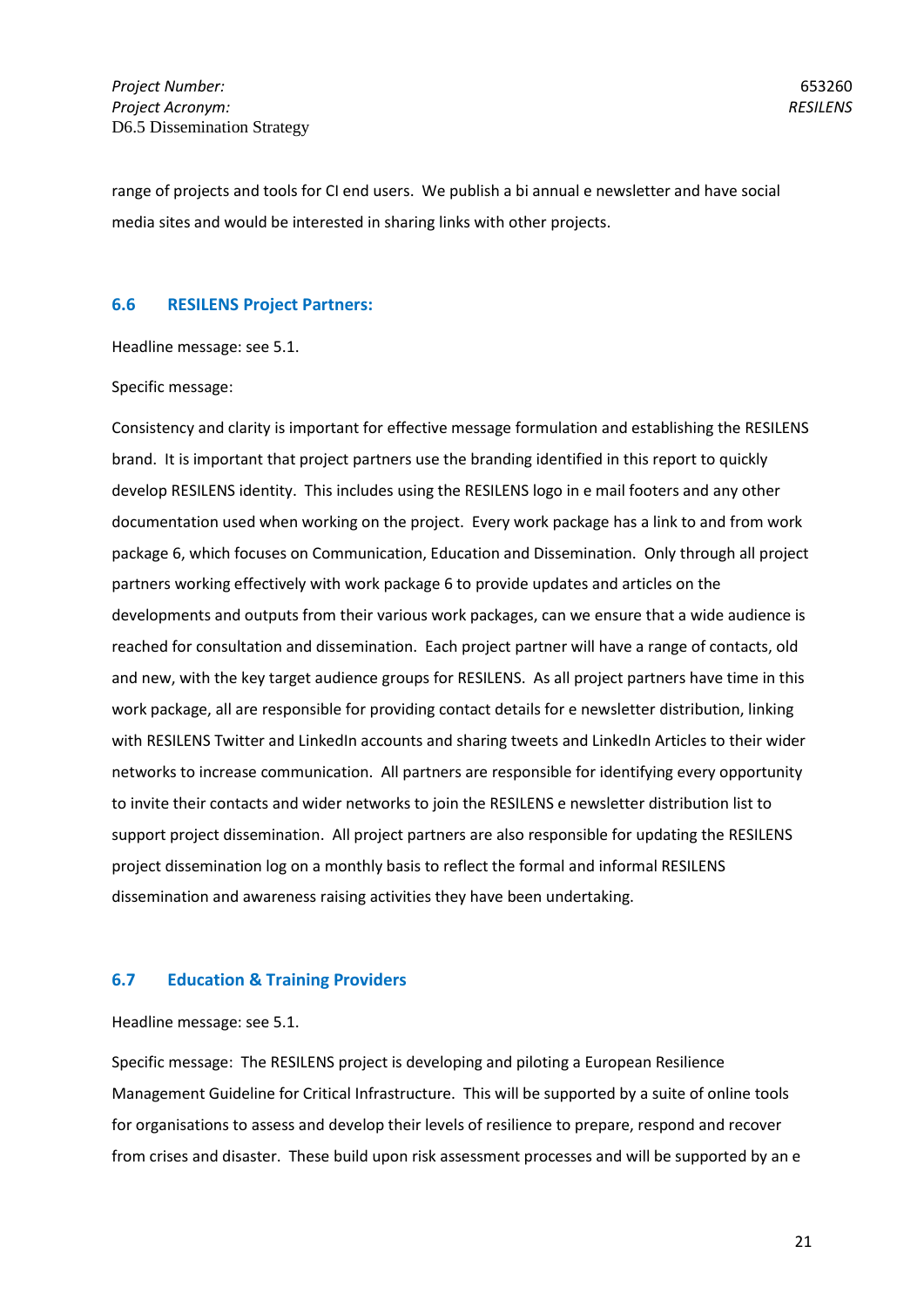learning hub, containing bespoke modules on resilience, the RESILENS tools and useful resources and links. Aspects of the e learning hub will be free access and other parts will have a charge to support sustainability post European Funded Project. The e learning hub will be available from December 2017.

## **6.8 Academia:**

Headline message: see 5.1.

Specific message: RESILENS is a pan European Research Project identifying and developing state of the art resilience practices in critical infrastructure, to develop and pilot a European Resilience Management Guideline, supported by a suite on online tools and e learning resources. The RESILENS project defines resilience as an extension of risk assessment for organizations, supporting their preparedness, response and recovery in relation to natural and manmade crises and disaster events. The project partners include academic institutions, critical infrastructure end users, standard setting bodies and research and planning organizations from across Europe. As well as tools and resources, the project will also present academic papers.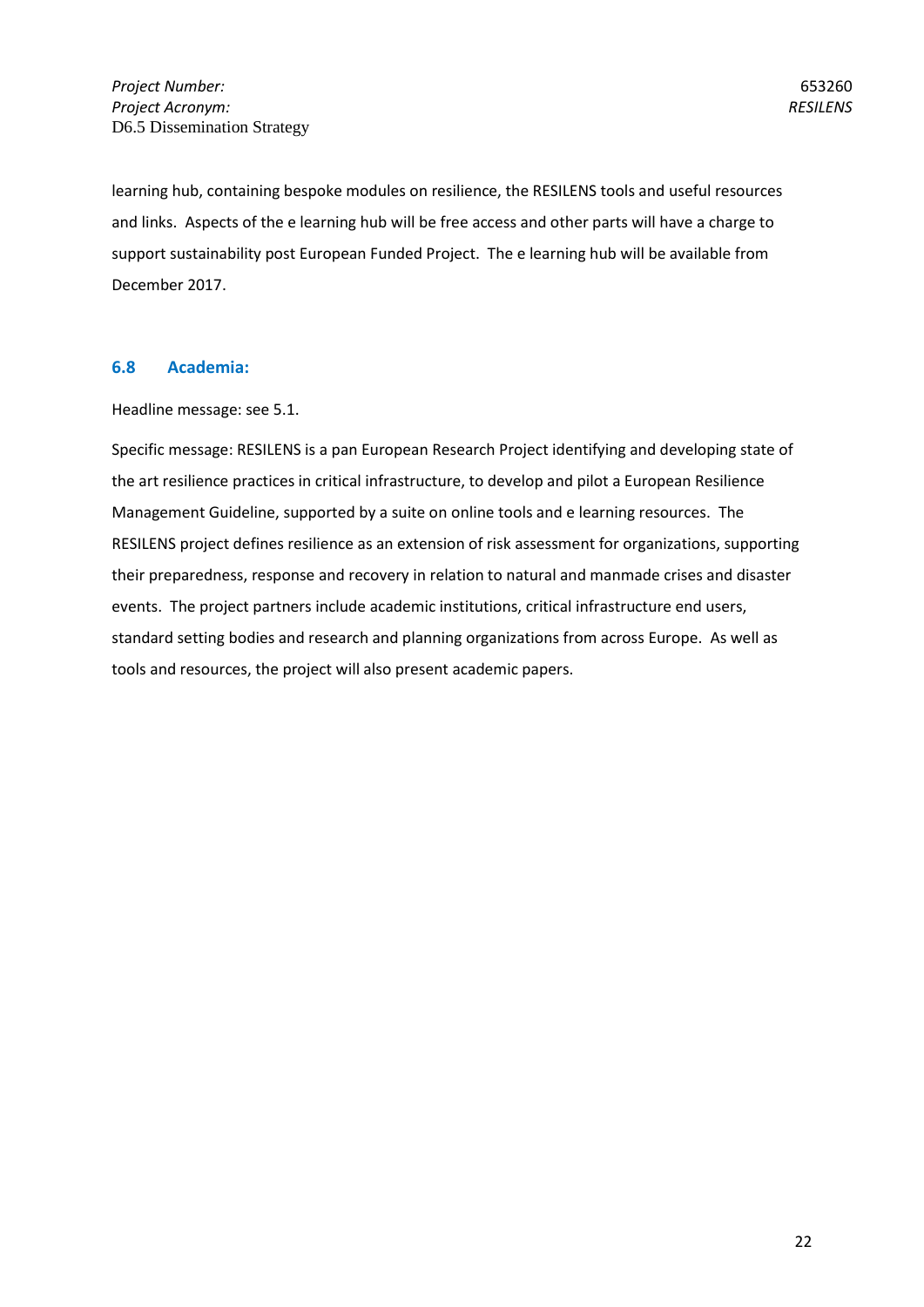## **7. POTENTIAL RISKS, BARRIERS AND LEVEL OF CONTROVERSY**

#### **Risks**

Lack of consistency in marketing and communication message as project has 12 project partners Incorrect messaging, not tailored to diverse stakeholder audiences within RESILENS, resulting in disengaging audiences early in the project

Many deliverables due in similar timescales can lead to communication regarding various deliverables all due at the same time. Need to ensure differentiation of message to different audiences for different deliverables and factor this increases stress on project's communication resources during short time scale into communication action planning.

#### **Barriers to effective communication**

RESILENS is a complex project, with technical wording and concepts which could switch off the end user

Whilst English is the project language, operational staff within our end user partners from Portugal and Germany many not have advanced English language skills, especially regarding technical language. Need to consider this when developing targeted communication, training and dissemination materials

#### **Controversy & Political interest**

Resilience is relatively new concept, with various differences regarding its definition and scope There is potential political interest, as the research project may lead to a European Guideline on Resilience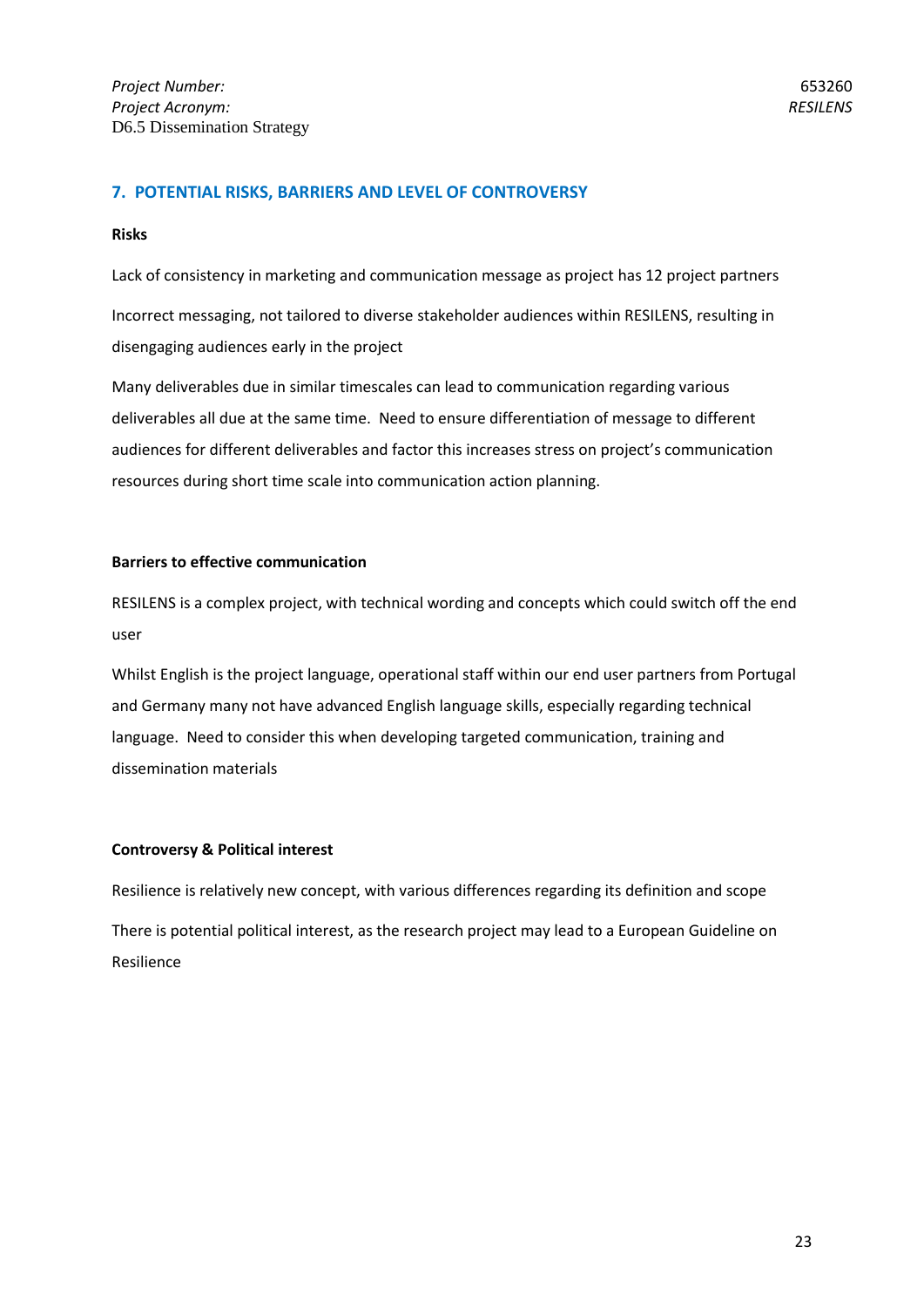## **8. BRANDING**

Any publicity, including at a conference or seminar or any type of information or promotional material must specify that the project has received EC research funding and **display the European emblem**.



All publications shall include the following statement:

## *The research leading to these results has received funding from the European Union's Horizon 2020 Research and Innovation Programme, under Grant Agreement no* **653260***.*

Additionally, the 12 project partner logos should be included on materials, where possible (e.g. project flyers/newsletters/posters etc. Smaller items such as business cards do not necessarily need to have the partner logos). The latest version of logos can be found in the RESILENS day to day project management folder on the RESILENS file manager system <http://www.resilens.eu/filemanager/>

All RESILENS leaflets and printed material should be in font Source Sans Pro 12 for consistency and use RESILENS branding and the RESILENS blue colour palette. A RESILENS Factsheet can be found in the RESILENS file management system/ deliverables/ Work package.

Contact [Rachel.Searle@sfjuk.com](mailto:Rachel.Searle@sfjuk.com) for further information on colour palette, font and branding.

A RESILENS PowerPoint template has been produced for all partners to use when presenting on the project. This can be found in https:Resilens.eu/filemanager in day-to-day project management/ general templates folder.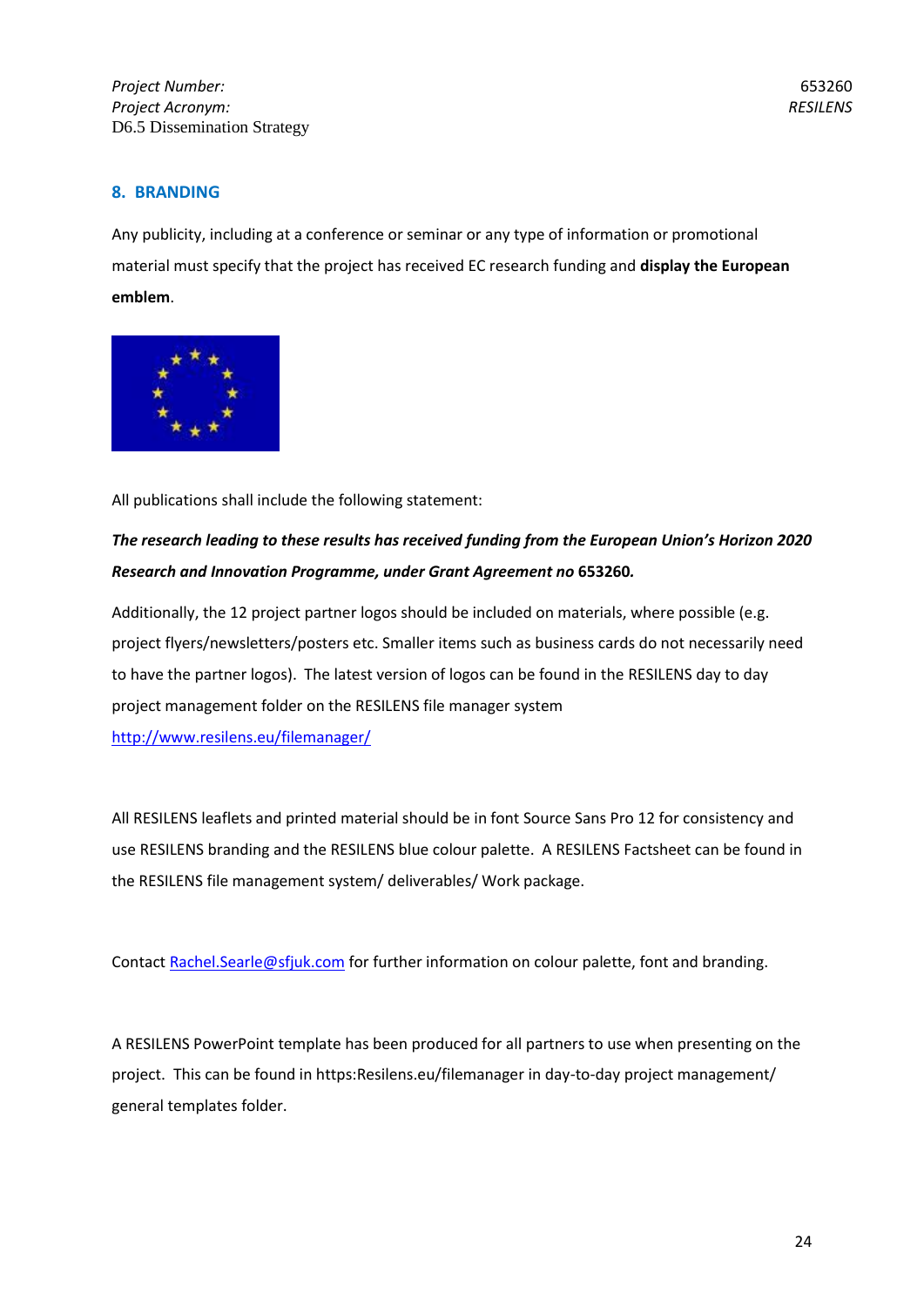## **9. MEDIA**

Press releases and other media announcements can be used in this project. All media activity needs to be signed off by Future Analytics and Skills for Justice Enterprises (relevant task and work package leads) before publication. Media releases must again contain RESILENS logo and EU logo and statement. All media activity must be recorded in RESILENS dissemination log which is submitted at the end of each month to Skills for Justice.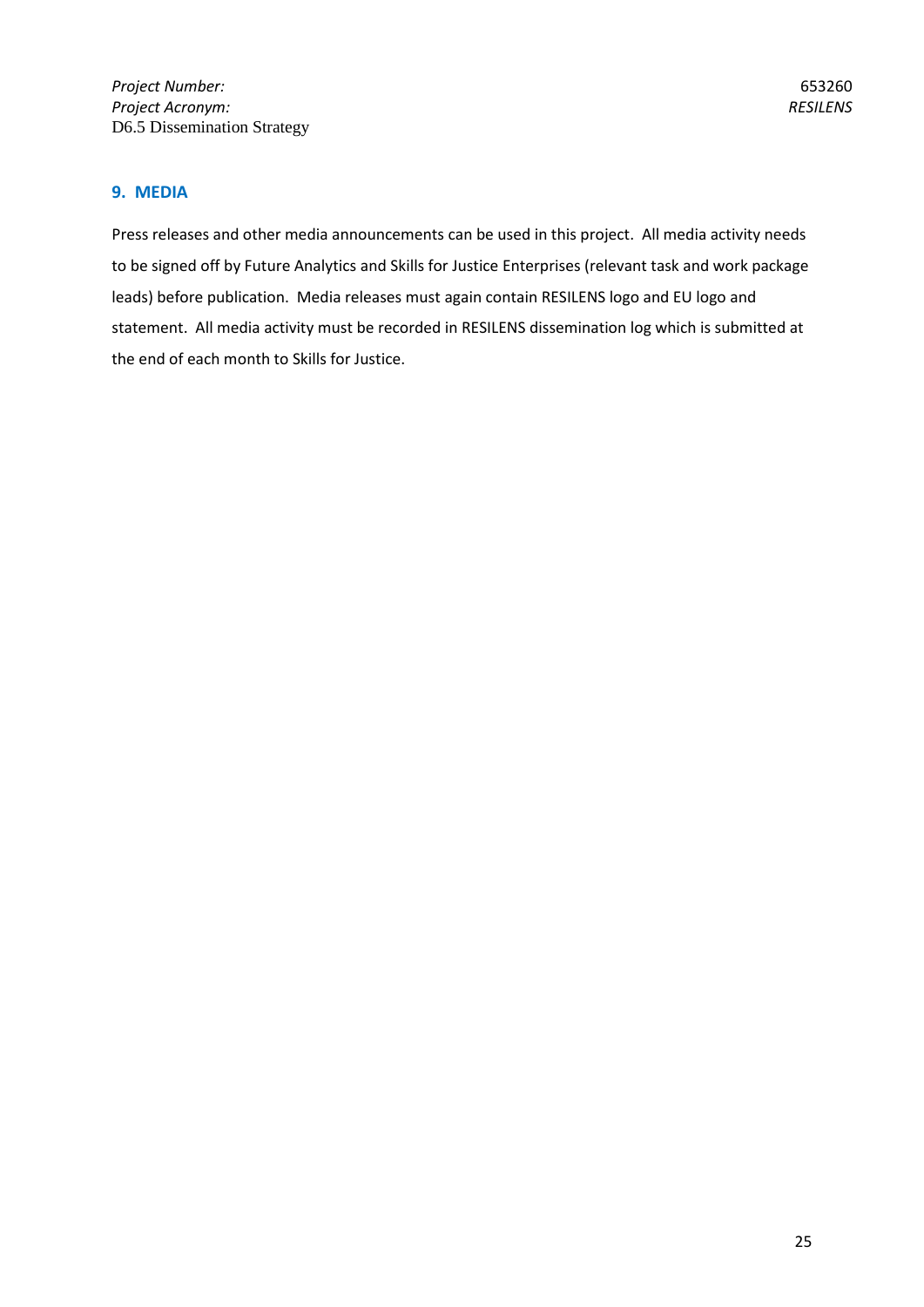## **10. TRADE PUBLICATIONS**

Dissemination through trade publications is welcomed in this project. Project partners may already subscribe to relevant trade publications. An inventory of relevant trade publications needs to be developed.

All trade publication activity needs to be signed off by Future Analytics and Skills for Justice Enterprises (relevant task and work package leads) before publication. Media releases must again contain RESILENS logo and EU logo and statement. All media activity must be recorded in RESILENS dissemination log which is submitted at the end of each month to Skills for Justice.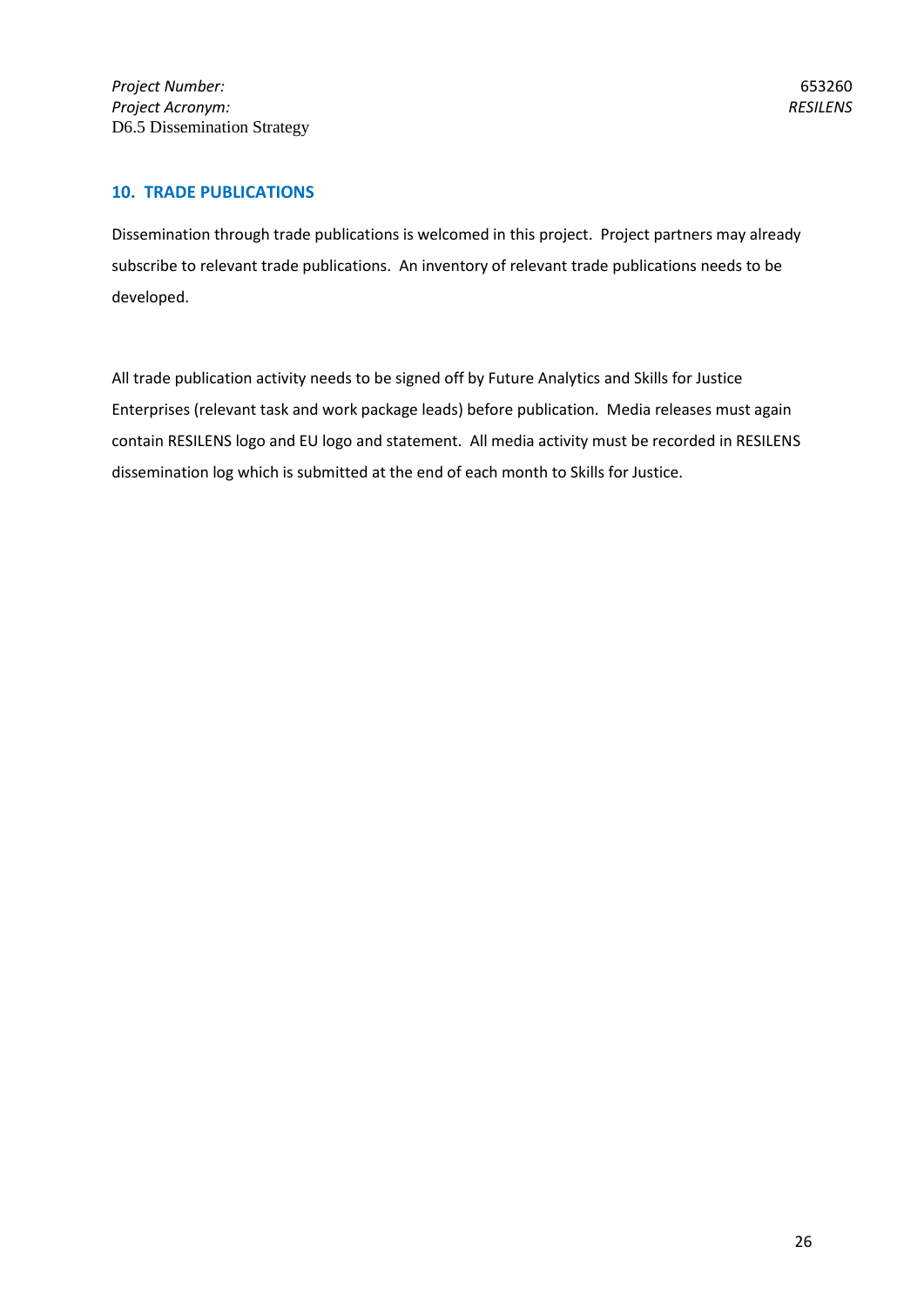## **11. COMMUNICATIONS CHANNELS AND OPPORTUNITIES**

Conference and forum attendance by project partners

Project partner contributions to publication features and blogs

6 monthly RESILENS e newsletter – Through the Lens

RESILENS website and Twitter, including links to project partner websites and twitter feeds and relevant links to other external websites and social media accounts

LinkedIn RESILENS page (to be developed) and links to existing LinkedIn Resilience groups and project partner LinkedIn accounts

Leaflets, videos and marketing material for project partners to distribute

General and specific launch event RESILENS e newsletter footers to be created and shared with project partners to use and aide dissemination.

Using mass awareness raising through coordinated initiatives across project partners e.g. 'thunderclap'

Consider joint workshop and conference activities with other DRS7 projects to increase target audience appeal and reach.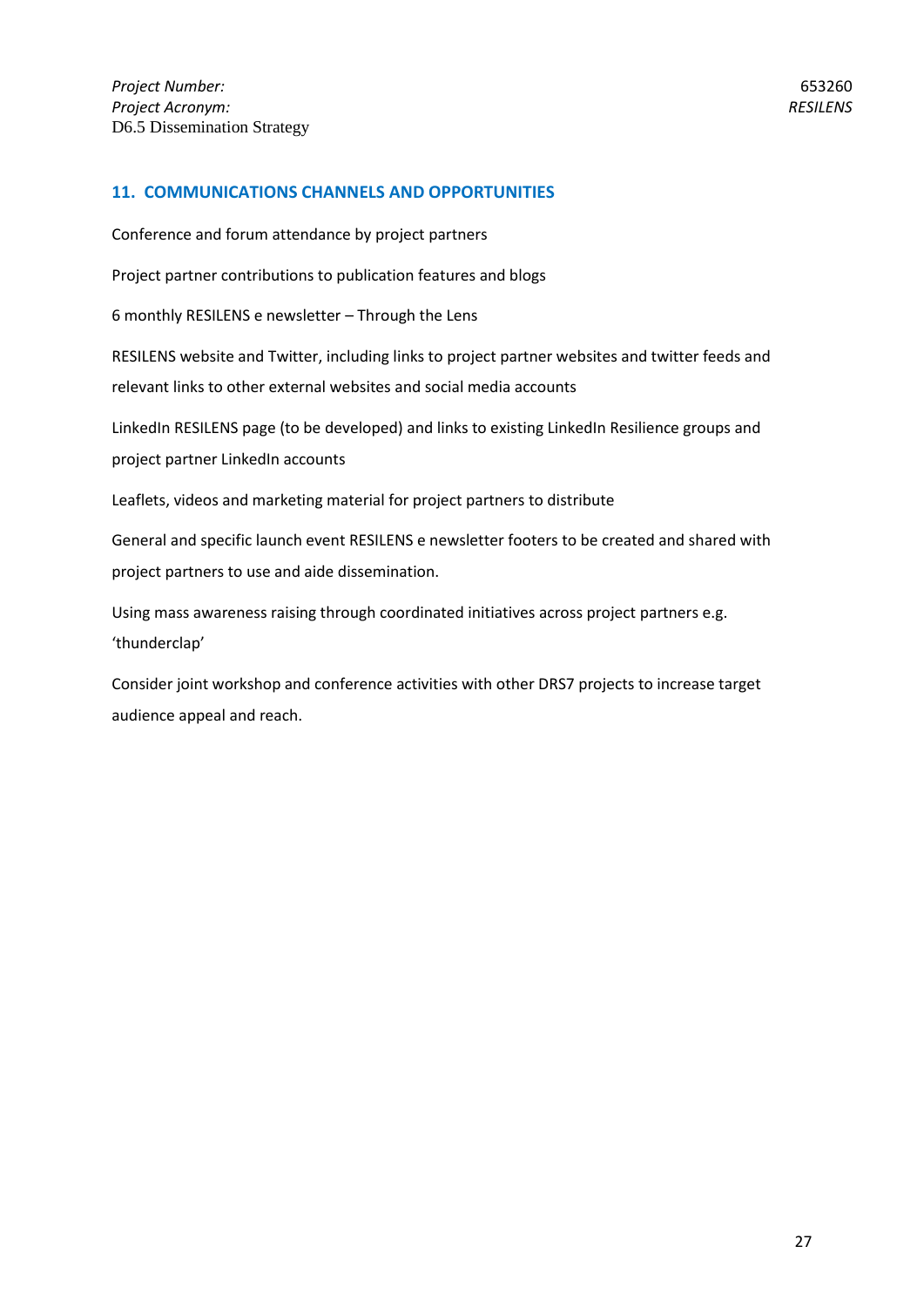## **12. SIGN OFF PROCESS**

While some communication, marketing and dissemination material will be general purpose and high level in nature, other material should be designed to be targeted to different stakeholder groups (audiences) as described in Section 5. Communication, marketing and dissemination materials should where possible, be targeted to a specific audience type. All communication, marketing and dissemination materials need to be agreed with Task and Work Package lead during drafting stage. This will include agreeing target audience, format and content. At final draft stage, materials will be sent to the other project partners to ensure all is correct before distribution.

If the communication output is a deliverable, this will also need to be formally reviewed by two project partners and presented in suitable deliverable format. A template is available from Resilens file manager in the day-to-day project management/ general templates folder. Further details can also be found in the RESILENS project management handbook distributed by work package 7 and available in the deliverables section of the file management system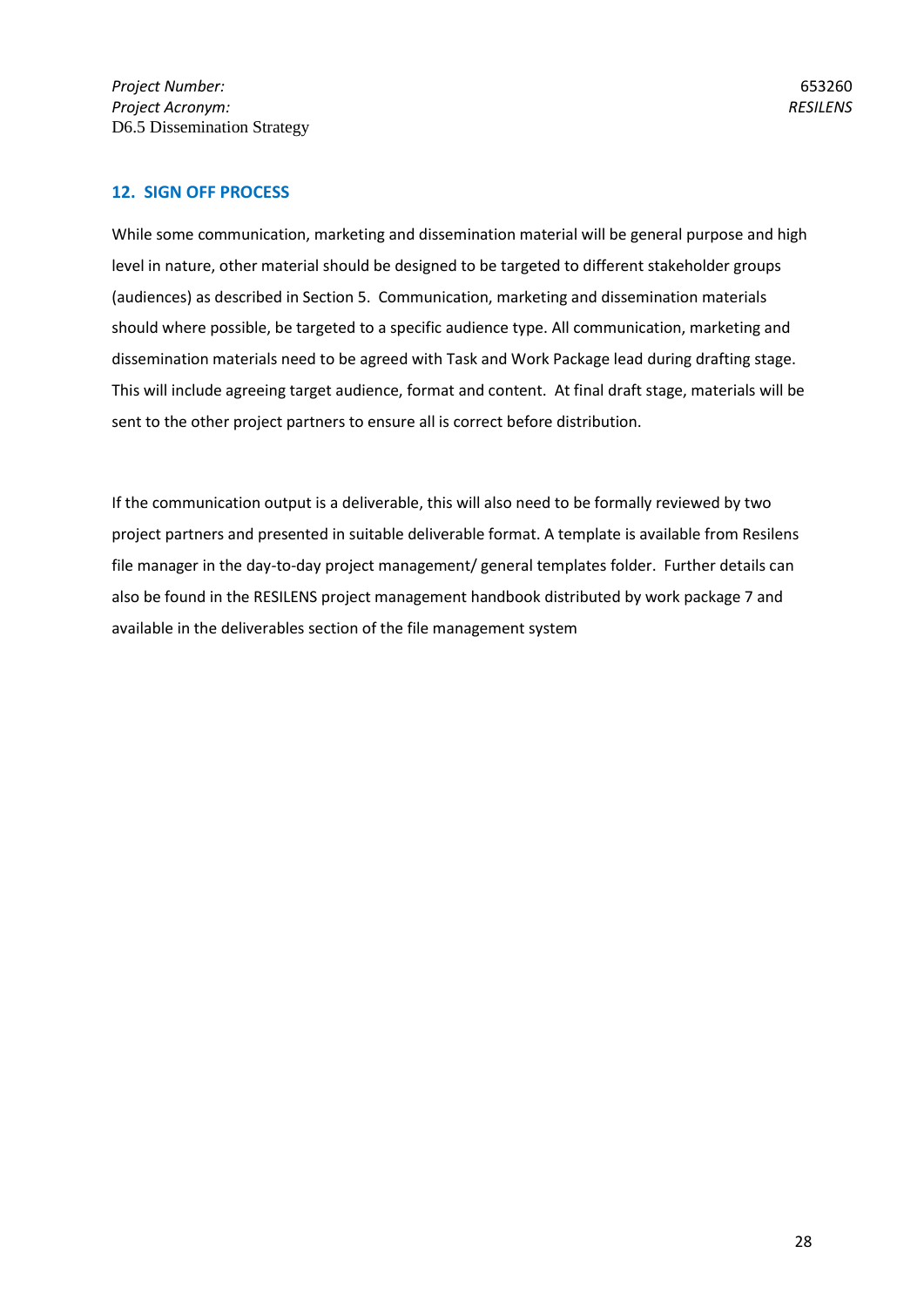## **13. EVALUATION OF DISSEMINATION**

Key Performance Indicators (KPIs) have been developed to monitor and evaluate progress and the effectiveness of communications and dissemination. Google Analytics and other relevant analytical data will be used to evaluation the effectiveness of communication and marketing materials. This will include regular review and formal analysis and feedback to General Assembly Meetings on:

- Website hit rates, site use, new and return visitors and audience analysis
- E Newsletter open and bounce back rates, popular features, analysis of distribution list and channels
- Twitter and social media sites e.g. LinkedIn analysis of re-tweets, followers and following groups, frequency and content of materials shared, audience analysis
- Review of dissemination log, nature of dissemination activity and trends
- Review of media and trade publication articles and success of these
- Evaluation of any presentations or workshops given at conferences and events

**See overleaf for Figure 4: Example of Key Performance Indicator for RESILENS website**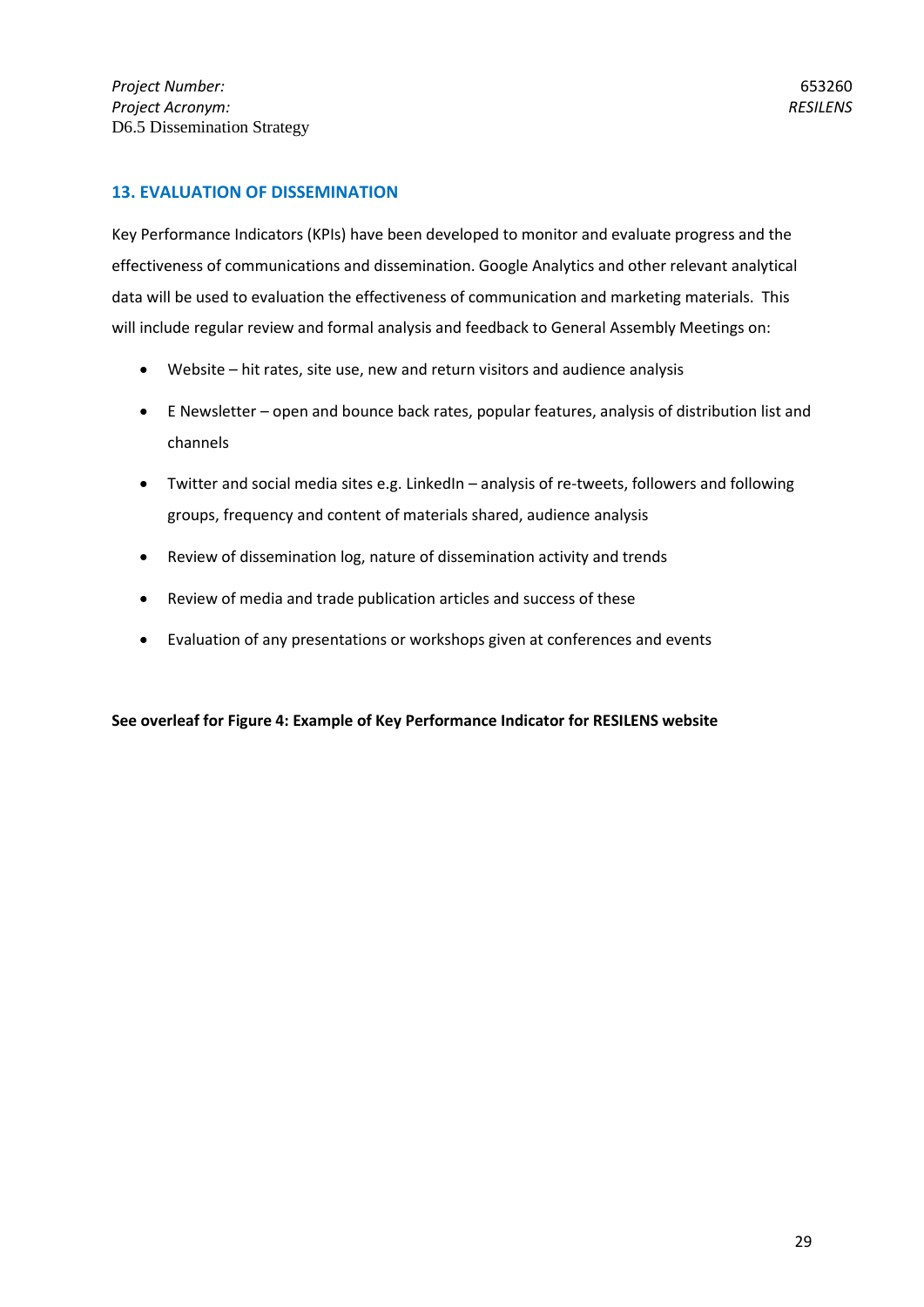| RESILENS WP 6 (website) - Key Performance Indicators (KPI) |                                                                    |  |
|------------------------------------------------------------|--------------------------------------------------------------------|--|
| <b>KPI title</b>                                           | Website                                                            |  |
| <b>KPI Description</b>                                     | To better understand the users' interest and to adapt the website  |  |
|                                                            | to the users' needs                                                |  |
|                                                            |                                                                    |  |
| <b>KPI Rational</b>                                        | To support website monitoring to ensure target audience is being   |  |
|                                                            | optimised.                                                         |  |
| <b>KPI Target</b>                                          | Two reach our target group audience and increase our website hits  |  |
|                                                            | by 10-20% every 6 months. This will be reported on at the 6        |  |
|                                                            | monthly joint General Assembly and Executive Board meeting.        |  |
| <b>KPI Measurement</b>                                     | Analyse user behaviour in quantitative way (number of visits,      |  |
|                                                            | frequency, visit length on each page, most favourite pages) and    |  |
|                                                            | obtain qualitative user feedback using the following methods:      |  |
|                                                            |                                                                    |  |
|                                                            | 1. Google Analytics analysis (6-monthly, xls report).              |  |
|                                                            | Optional / Additional:                                             |  |
|                                                            | Traffic to the website                                             |  |
|                                                            | User flows throughout the website                                  |  |
|                                                            | Country of origin of users                                         |  |
|                                                            | 3. End-user feedback through online survey or question during end- |  |
|                                                            | user activities.                                                   |  |
| <b>Data Sources</b>                                        | Google Analytics                                                   |  |
|                                                            | User satisfaction survey                                           |  |
| <b>Data Collection</b>                                     | Google analytics to run continuously                               |  |
| <b>Frequency</b>                                           | User feedback surveys to run for a period of 3 months prior to the |  |
|                                                            | monitoring period                                                  |  |
|                                                            |                                                                    |  |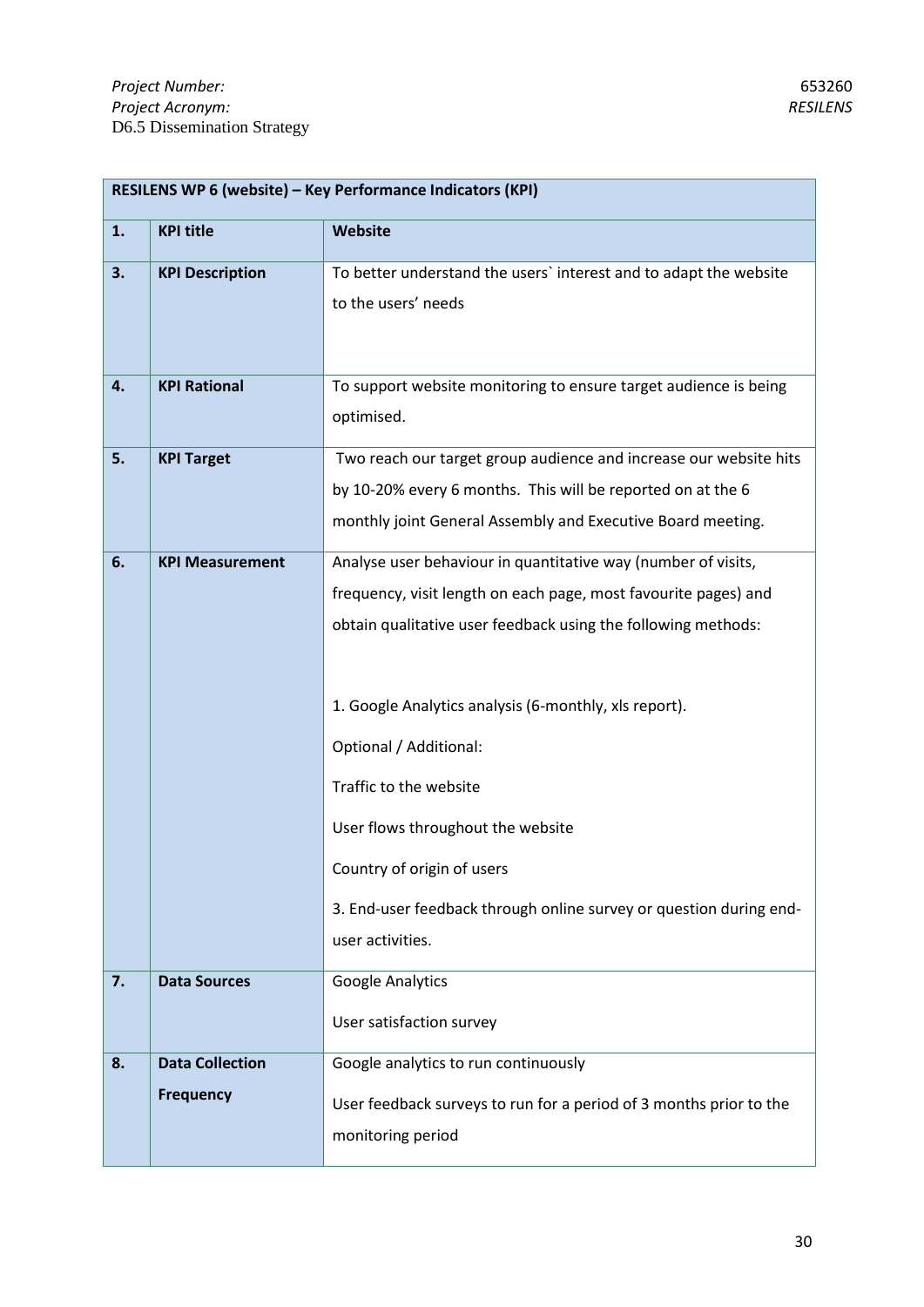| 9.  | <b>KPI Monitoring</b> | FAC will be responsible for monitoring the following:                 |
|-----|-----------------------|-----------------------------------------------------------------------|
|     |                       | Google analytics $-6$ monthly                                         |
|     |                       | User feedback $-6$ monthly                                            |
| 10. | <b>KPI Reporting</b>  | Report on results of Google analytics results $-6$ monthly            |
|     |                       | (immediately following monitoring)                                    |
|     |                       | User feedback $-$ results report $-$ 6 monthly (immediately following |
|     |                       | monitoring)                                                           |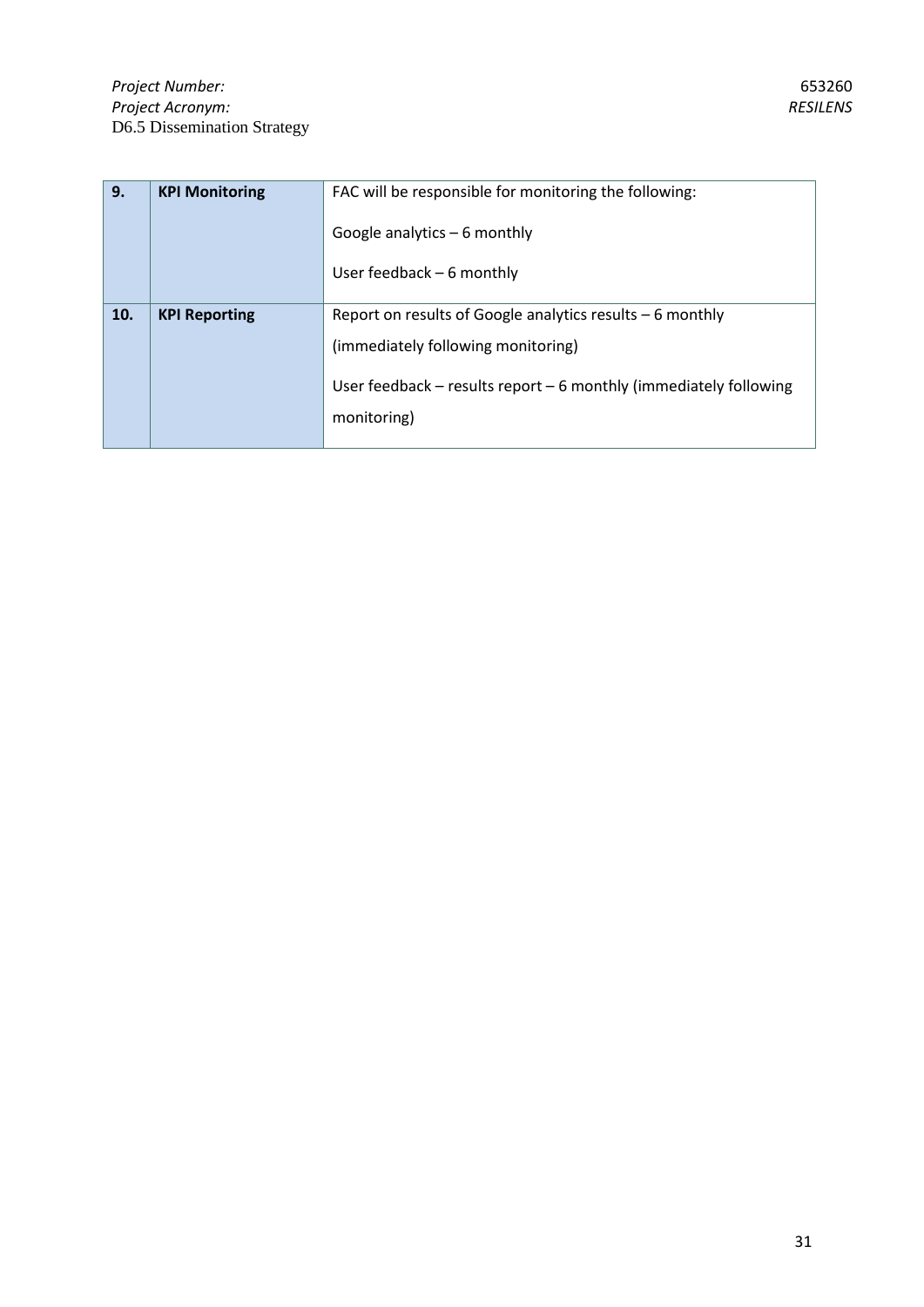## **14. ACTION PLAN & TIMING**

A Dissemination Action Plan has been prepared and should be referred to for a full list of WP6 activities planned for the forthcoming months. The Dissemination Action Plan is intended to be a living document that is continually referred to and updated as the project progresses and new material is disseminated to the target groups identified in Section 3 above. The Dissemination Action Plan organises dissemination activity under four categories, as follow:

**Print Dissemination** – this category might include fact sheets, banners, posters, business cards, flyers, press releases etc. or any other print based material designed to promote the RESILENS project.

**Online Dissemination** – this includes all material posted online related to the RESILENS project. Most online activity will be focused on the RESILENS project website, Twitter and LinkedIn pages. Other social media channels may be used as the project progresses. Also included as part of online dissemination are the RESILENS videos.

**Scientific Dissemination** – where possible, partners will seek to publish the findings of RESILENS research in leading international journals spanning the fields of resilience and crisis management. Partners are requested to give prior notice of any planned paper submission or publication according to the rules set out in the Consortium Agreement. Objections will be handled according to the conflict resolution process and background knowledge must not be published. The bulk of these publications will be in the English language in order to ensure broad usability in a wide range of cultures and it will demonstrate scientific excellence at the highest academic level. However, consortium partners may also publish in their national languages in order to reach audiences without English language skills.

**Networking activities** – this may include the following activities:

Attendance at conferences, events, workshops etc. Promotion could be on a formal basis, through a presentation at the conference/event, participation in a workshop panel discussion etc., or it could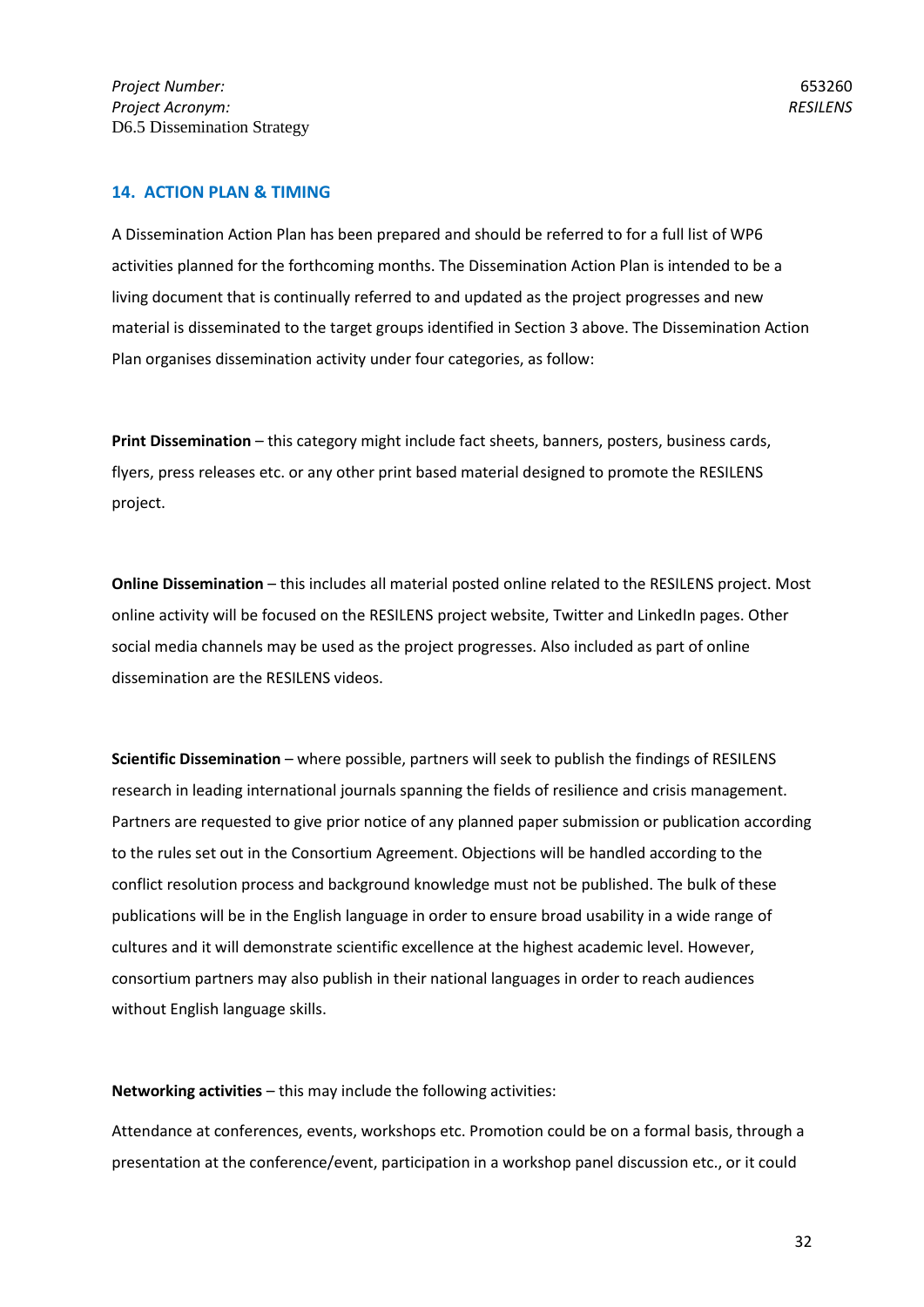be by exhibition with RESILENS print material on display as well as possible demonstration of RESILES tool prototypes (if available). It is also relevant to track conferences or events where RESILENS was mentioned informally by way of networking discussions or casual conversation.

Co-operation with other research projects. A detailed plan has been prepared to coordinate collaboration with other European research projects. Please refer to D6.2 Plan for coordination and collaboration with related projects and initiatives.

A realistic and achievable number of actions will be planned for each quarter to ensure a steady, consistent and high quality dissemination flow from the project. Progress on achieving the actions set out on the Plan will be monitored carefully by the WPL, SfJE, and on a formal basis once every 3 months (quarterly). Dissemination brainstorming sessions will also be held at the end of each quarter with a view to generating fresh ideas for the forthcoming quarter. While most activity actions will be set a target date of completion within each quarter period, it is also appropriate to set longer target dates for some actions, and so it is possible that some actions will follow through from one quarterly update of the plan to the issue of the plan.